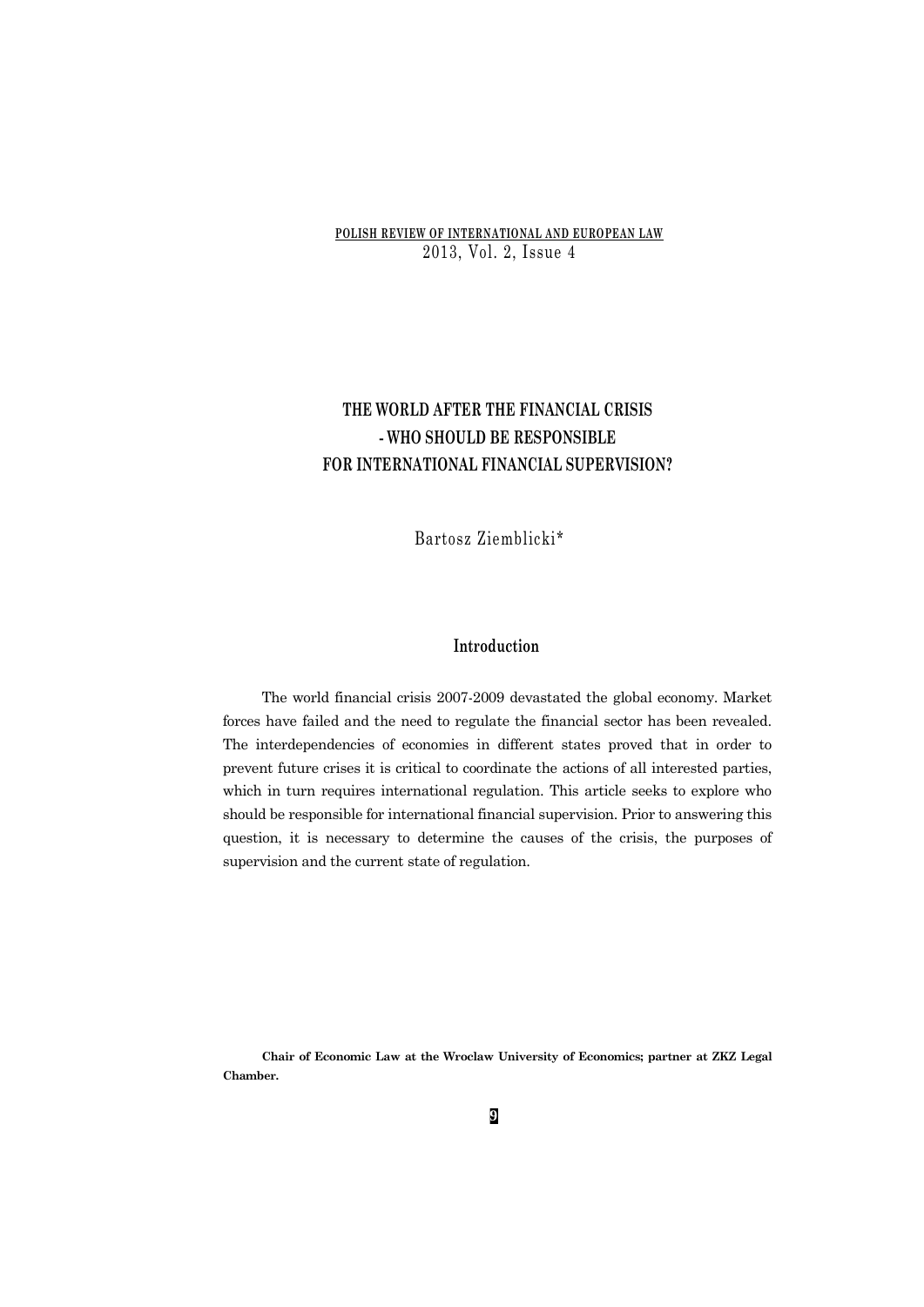## **1. The Causes of the Crisis**

## **1.1. The List of Failures**

The symbolic apogee of the crisis was the collapse of the Lehman Brothers on 15.9.2008. This is likely the reason why the media focused on the greed of Wall Street Bankers in explaining the causes of the crisis. However, it is only part of the whole picture and economists highlight many different causes of the crisis.

Lastra and Wood made an effort to summarize those causes of the crisis in the United States that are most commonly agreed upon, and then divided them into three categories. They listed:<sup>1</sup> 1. credit expansion in the US financed by China (persistent imbalance of payments), 2. interest rates that were too low (easy money), which resulted in an asset-price bubble, 3. weak supervisory rules in liquidity and accounting, 4. too- -big-to-fail philosophy (moral hazard incentives fuelled by the bailout of Fannie Mae and Freddie Mac), 5. excessive securitization (resulting in sub- prime mortgages), 6. insufficiently regulated market actors (credit-rating agencies, hedge funds), 7. corporate failures (pay structures mismanaging bonuses, relationships between managers and shareholders), 8. decline in lending standards (credit expansion unbalanced by bank deposits), 9. unbridled greed (contributing to all other factors), 10. faulty economic theories (unquestioning faith in self-regulatory markets). The first four factors are government failures, whereas market failures and the last two were economists' failures. The irresponsible promotion of home ownership in the US cost most of the potential beneficiaries their life savings.

The most direct cause of the crisis was probably insufficient capital requirements for banks, bolstered by moral hazards created by bailouts.2 Moral hazard refers to

**<sup>1</sup> R.M. Lastra, G. Wood,** *The Crisis of2007-09: Nature, Causes and Reactions,* **'Journal of International Economic Law' 2010, vol. 13, no 3, p. 531, at pp. 537-544.**

**<sup>2</sup> H.S. Scott,** *Reducing Systemic Risk through the Reform of Capital Regulation,* **'Journal of International Economic Law' 2010, vol. 13, no 3, p. 763, at p. 763.**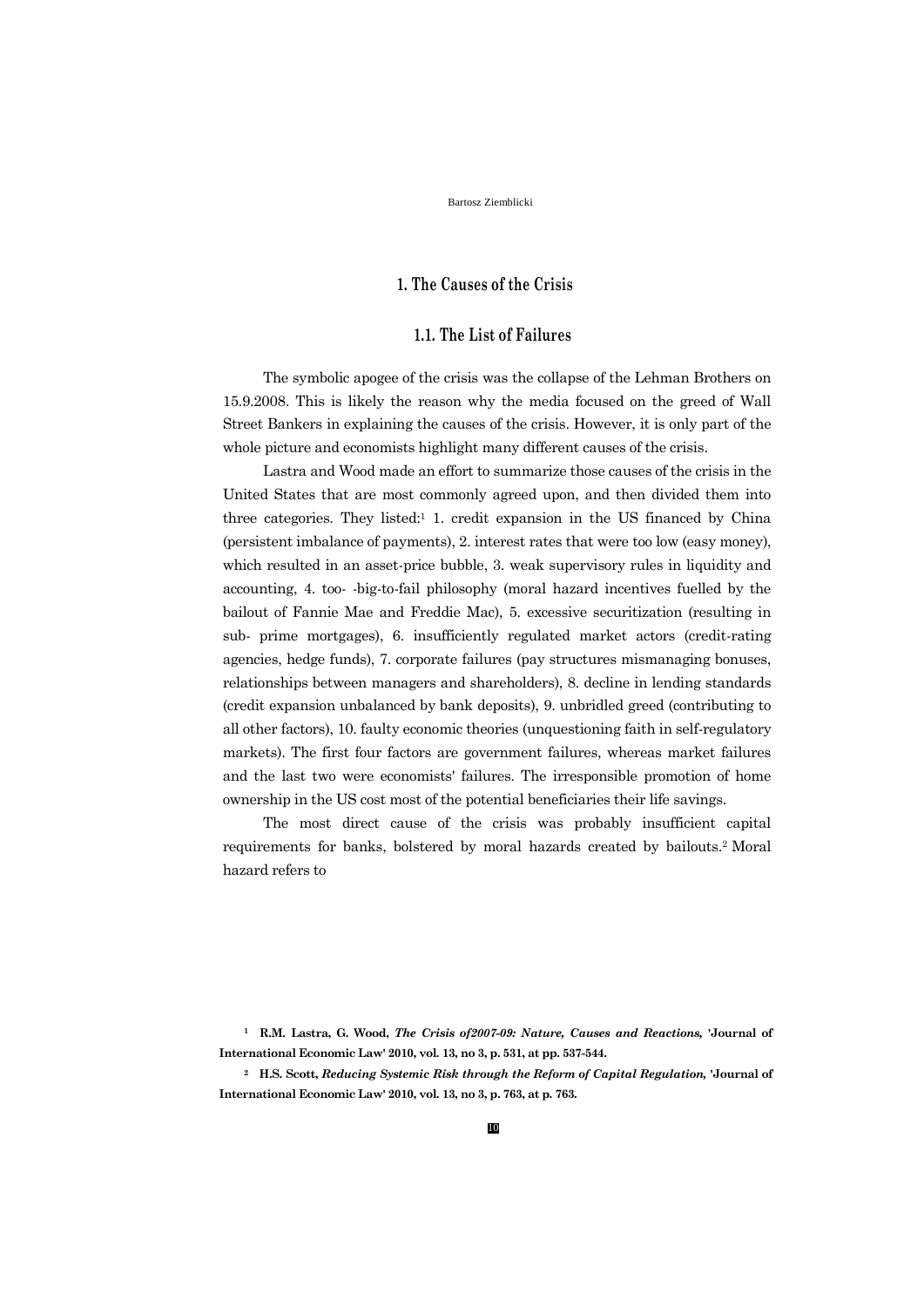#### The World after the Financial Crisis.,

a situation where someone can reap the reward from their action when things go well, but does not suffer the full consequences when things go badly. Hence, investors do not have to exercise due diligence since they would expect a bailout in the case of default, or for that matter, debtor countries can choose to pursue risky economic policies with the expectation that they will not have to pay the full costs of their debts and investors will not lose the full amount invested if a financial crisis occurs.<sup>3</sup>

Capital is the first line of defence when losses occur. Inadequate capital poses a systemic risk to financial markets, because markets are in danger when the largest actors are unable to meet their obligations. The Securities and Exchange Commission (SEC) implemented Basel II-based rules on capital, which allowed the top five major investment banks to achieve leverage of over 30 to l.<sup>4</sup> This was the major factor contributing to the failures of Lehman Brothers, Bear Stearns and Merrill Lynch.<sup>5</sup> At the same time, the deposit banks were leveraged at  $13$  to  $1.6$  The asset bubble was fed by the availability of easy money (high saving countries like China and India exported capital to low saving countries like the USA and the UK).

## **1.2. The Transparency Problem**

Asymmetric information emerges when "one party to a financial contract does not have the same information as the other party".7 Transparency is very important, because markets fear uncertainty more than poor results.<sup>8</sup> The US Supreme Court Justice Louis Brandeis once

**<sup>3</sup> S.D. Sharma,** *Constructing the New International Financial Architecture. What Role for the IMF?,* **'Journal of World Trade' 2000, vol. 34, no 3, p. 47, at p. 51, footnote 24.**

**<sup>4</sup> Committee on Capital Markets Regulation,** *The Global Financial Crisis: A Plan for Regulatory Reform,* **(2009), at p. 60, [http://capmktsreg.org](http://capmktsreg.org/) [last accessed on 30.11.2013].**

**<sup>5</sup> Joint Economic Committee Majority Staff,** *From Wall Street to Main Street: Understanding How the Credit Crisis Affects You,* **2008, <http://www.heraca.org/downloads/> HowDoestheCreditCrisisImpactYou\_1008.pdf [last accessed on 30.11.2013].**

- **<sup>6</sup> Committee on Capital Markets Regulation,** *The Global...,* **2009, at p. 60.**
- **<sup>7</sup> S.D. Sharma,** *op. cit.,* **footnote 24.**
- **<sup>8</sup>** *U.S.* **Scott,** *op. cit.,* **at p. 776.**

## u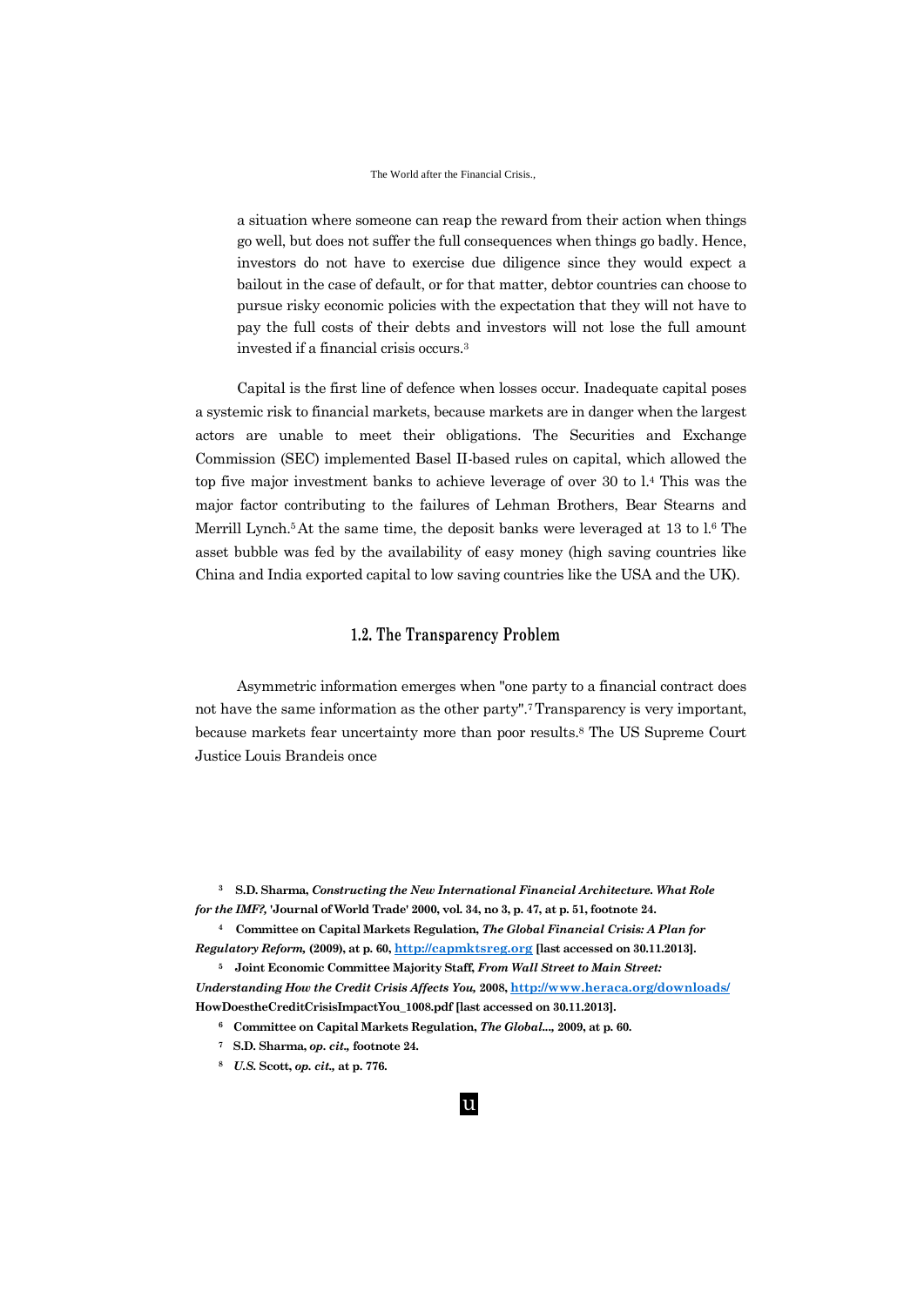wrote: "Publicity is justly commended as a remedy for social and industrial diseases. Sunlight is said to be the best of disinfectants; electric light the most efficient policeman".<sup>9</sup> Transparency is a precondition for building confidence. This is why transparency has become a priority on the agendas of international financial regulators after the crisis.<sup>10</sup> Furthermore, accountability depends on reliable information.

Transparency includes comprehensibility. Information that is overly sophisticated is as useless as a lack of information. As Kaufmann and Weber point out, according to the report of the Swiss Financial Markets Supervisory Authority, the level of complexity of the Basel II model exceeded the capacities not only of banks' managements, but also of the supervisors.<sup>11</sup>

Unlike in Europe, in the United States the banking sector and securities sector were largely separated - Banking was substantially regulated, while securities remained unsupervised.<sup>12</sup> It has been so ever since the Glass-Steagall Act of 1933 entered into force. As a result, non-banking institutions began to compete with banks, offering similar products, but with higher yields due to lower costs. The banking industry got frustrated, since its safety and transparency rules made them uncompetitive.<sup>13</sup> Wall Street came to be known as the *shadow banking system,<sup>14</sup>* selling mortgage-backed securities, asset-backed commercial papers and collateralized debt obligations, with inadequate disclosure about the associated risks.<sup>15</sup>

**<sup>9</sup> L.D. Brandeis,** *What Publicity can do,* **[in:] 'Other People s Money: and how the Bankers use it', Mansfield Centre: Martino Publishing, 2009, first published 1914 by McClure Publications, at p. 92.**

**<sup>10</sup> Ch. Kaufmann, R.H. Weber,** *The Role of Transparency in Financial Regulation,* **'Journal of International Economic Law' 2010, vol. 13, no 3, p. 779, at p. 780 and 783.**

**<sup>11</sup>** *Ibid,* **at p. 780 and 789.**

**<sup>12</sup> R. Bismuth,** *Financial Sector Regulation and Financial Services Liberalization at the Crossroads: The Relevance of International Financial Standards in WTO Law,* **'Journal of World Trade' 2010, vol. 44, no 2, p. 489, at p. 491.**

**<sup>13</sup> D.C. Langevoort,** *Global Securities Regulation after the Financial Crisis,* **'Journal of International Economic Law', 2010, vol. 13, no 3, p. 799, at pp. 802-803.**

**<sup>14</sup> See Ch.K. Whitehead,** *Reframing Financial Regulation,* **'Boston University Law Review' 2010, vol. 90, no 1, p. 2.**

**<sup>15</sup> D.C. Langevoort,** *op. cit.,* **p. 808.**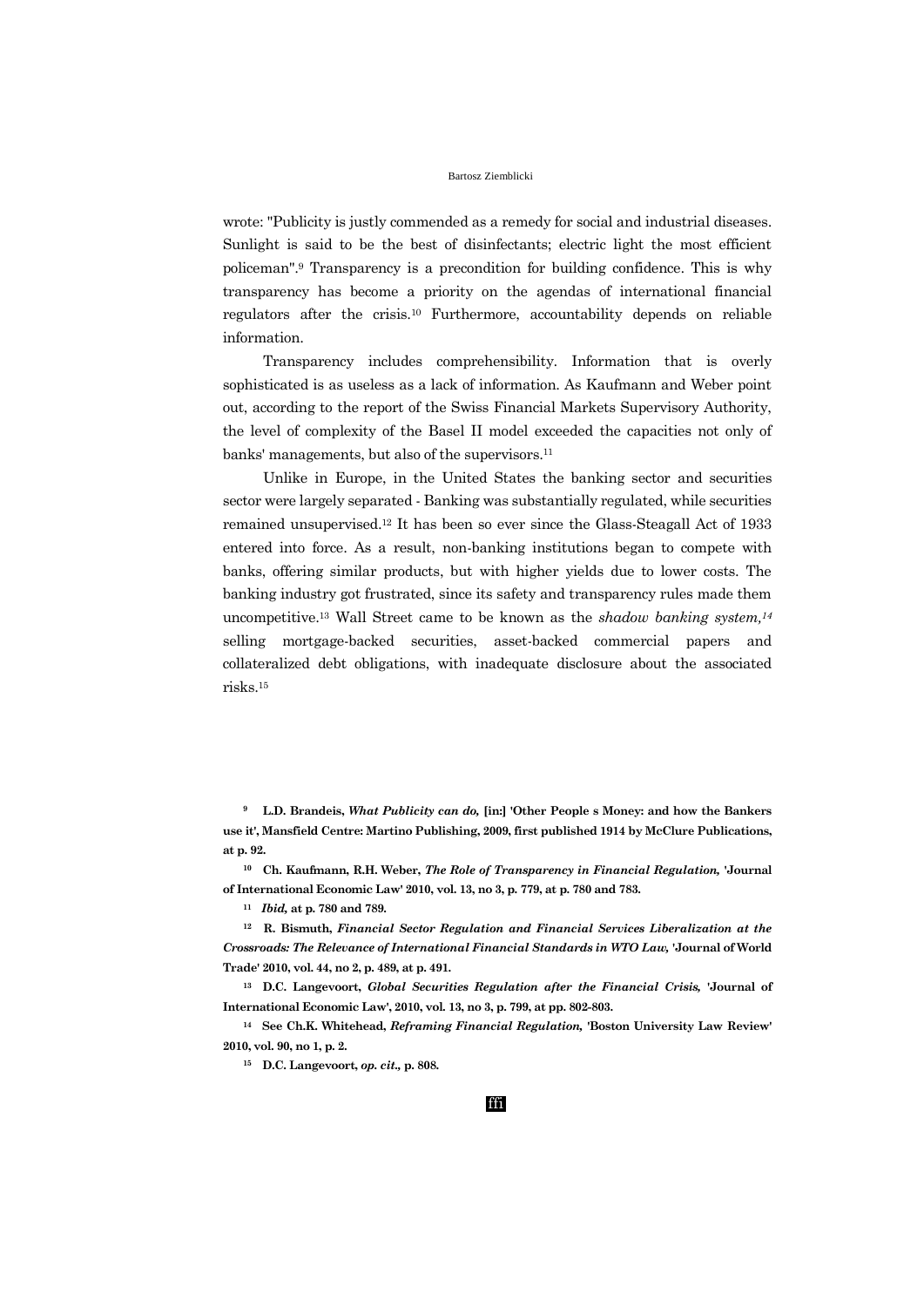The World after the Financial. Crisis...

## **1.3. The Government and the Ranking Agencies Failures**

As mentioned above, among the causes of the 2007-2009 crisis the experts point mostly at excessive and risky speculation on Wall Street, malfunctioning bankers' incentives and abuses in the mortgage markets. These are symptoms of market failures in unregulated markets. However, according to Steve Charnovitz, the government failures are to blame next to market failures.<sup>16</sup>

The direct cause of the crisis was the decline of the value of mortgage bonds, but was enhanced by the government help. The US government bailout saved Fannie Mae and Freddie Mac, as well as Bear Stearns and AIG. By doing so, it discouraged other banks from foreclosing, as they would otherwise do. The so-called *too-big-to-fail* corporations received cheap capital from the US government. They expected to be bailed out and made no effort to maintain market discipline.<sup>17</sup>

As a reaction to the crisis, the US Congress passed the Dodd-Frank Act. However, it does not contain the necessary reforms, since it focused on establishing a Financial Stability Oversight Council of 15 members, whose task is to identify risks to financial stability. Since the Council includes no foreign regulators, academic economists or consumers' representatives, Charnovitz describes this group as "bureaucrats... unlikely to be able to predict and manage systemic risk".<sup>18</sup>

Another sin of the US government was its excessive reliance on credit rating agencies. Major rating agencies (Fitch, Standard & Poors, Moody's) contributed to the crisis by giving undeservedly high grades to financial products. Many of the insurance policies against the failure of mortgages were rated as AAA. When housing prices decreased, financial institutions started to fall. A liquidity crisis turned into a solvency crisis.<sup>19</sup>

**<sup>16</sup> S. Charnovitz,** *Addressing Government Failure through International Financial Law,*  **'Journal of International Economic Law' 2010, vol. 13, no 3, p. 734, at p. 746.**

- *<sup>17</sup> Ibid.,* **at pp. 747-748.**
- *<sup>18</sup> Ibid.,* **at pp. 748-749.**

**<sup>19</sup> R. M. Gadbaw,** *Systemic Regulation of Global Trade and Finance: a Tale of two Systems,* **'Journal of International Economic Law' 2010, vol. 13, no 3, p. 551, at p. 556.**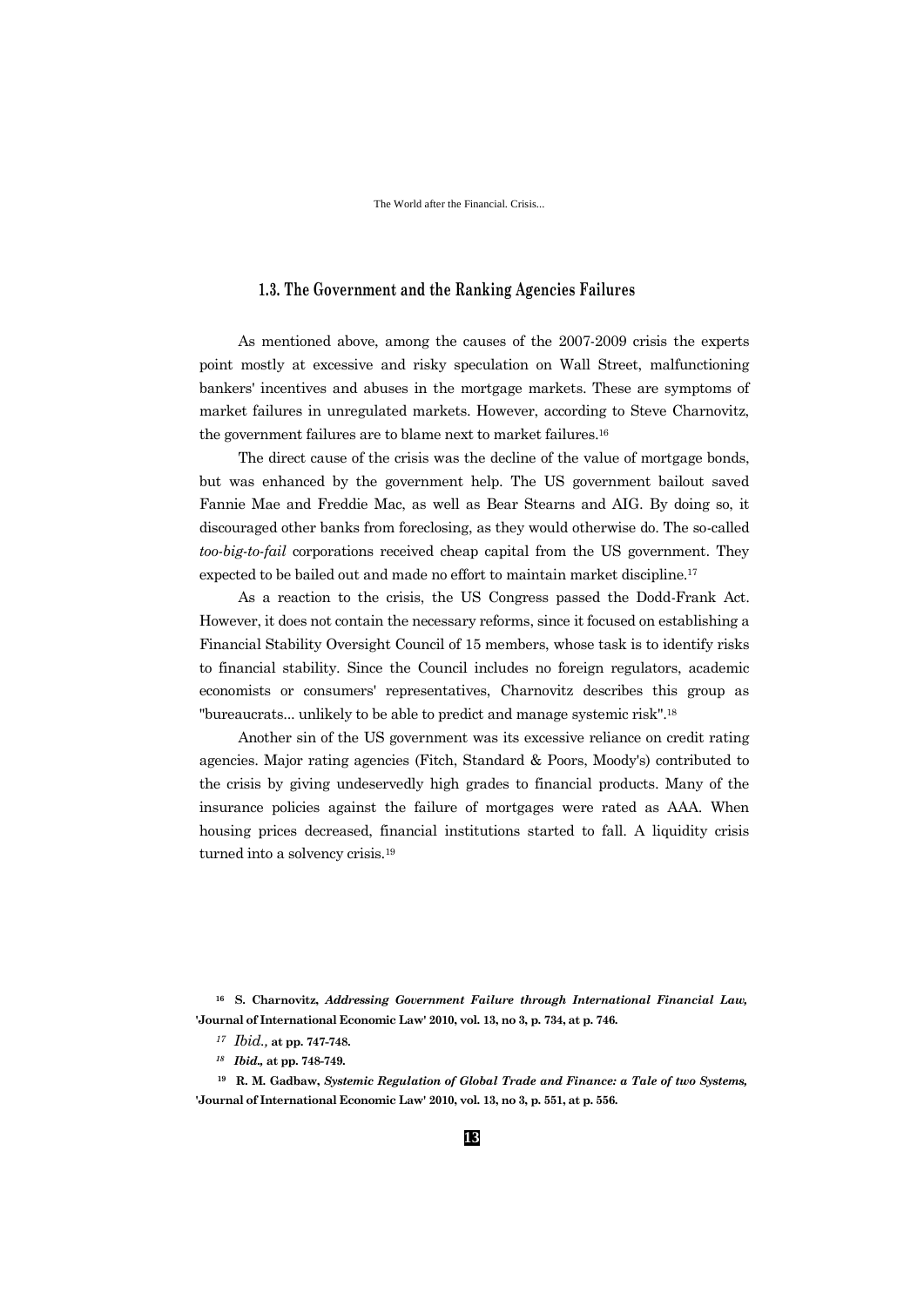The system is pathological, since agencies are financed by the issuers of financial products and not by their purchasers, which is an obvious conflict of interest. They instilled false confidence in both groups.<sup>20</sup> One of the goals of the Dodd-Frank Act is to expand the regulation of the rating agencies. The idea of preventing the US regulators from relying too heavily on credit ratings in any regulation seems reasonable.<sup>21</sup>

## **1.4. The Crisis Turns Global**

Even if the ignition of the crisis was originally located in the subprime mortgages sector of the US housing market, the crisis shortly became global. The reason for this is that the largest private financial institutions such as Citigroup, Goldman Sachs, J.P. Morgan Chase, Deutsche Bank, Credit Suisse or UBS are in fact global, with agencies, affiliations and assets all over the world.<sup>22</sup>

One should keep in mind that, unlike physical products and most services, financial products always feature a particular jurisdiction. Financial products do not occur in nature and are entirely social products that are inherently tied to capital. But at the same time, since capital is intangible it can be easily be relocated to any other jurisdiction. Therefore, if financial products are sold on an international market, they have both domestic and international character.<sup>23</sup> Modern financial products feature extraterritoriality. This is why financial globalization began to challenge the assignment of monetary policy strictly to national authorities.<sup>24</sup> This view is supported by the information and communication technology revolution, which resulted in highly mobile capital.<sup>25</sup>

- **<sup>20</sup> D.C. Langevoort,** *op. tit.,* **at pp. 808-810.**
- **<sup>21</sup> H.S. Scott,** *op. tit.***, at p. 767.**
- **<sup>22</sup> D.C. Langevoort,** *op. tit.,* **at pp. 799-800.**

**<sup>23</sup> Ch. Tietje, M. Lehmann,** *The Role and Prospects of International Law in Financial Regulation and Supervision,* **'Journal of International Economic Law' 2010, vol. 13, no 3, p. 663, at p. 669.**

**<sup>24</sup> G. Hufbauer, D.D. Xie,** *Financial Stability and Monetary Policy: Need for International Surveillance,* **'Journal of International Economic Law' 2010, vol. 13, no 3, p. 939, at p. 940.**

**<sup>25</sup> S.D. Sharma,** *op. cit.,* **at p. 62.**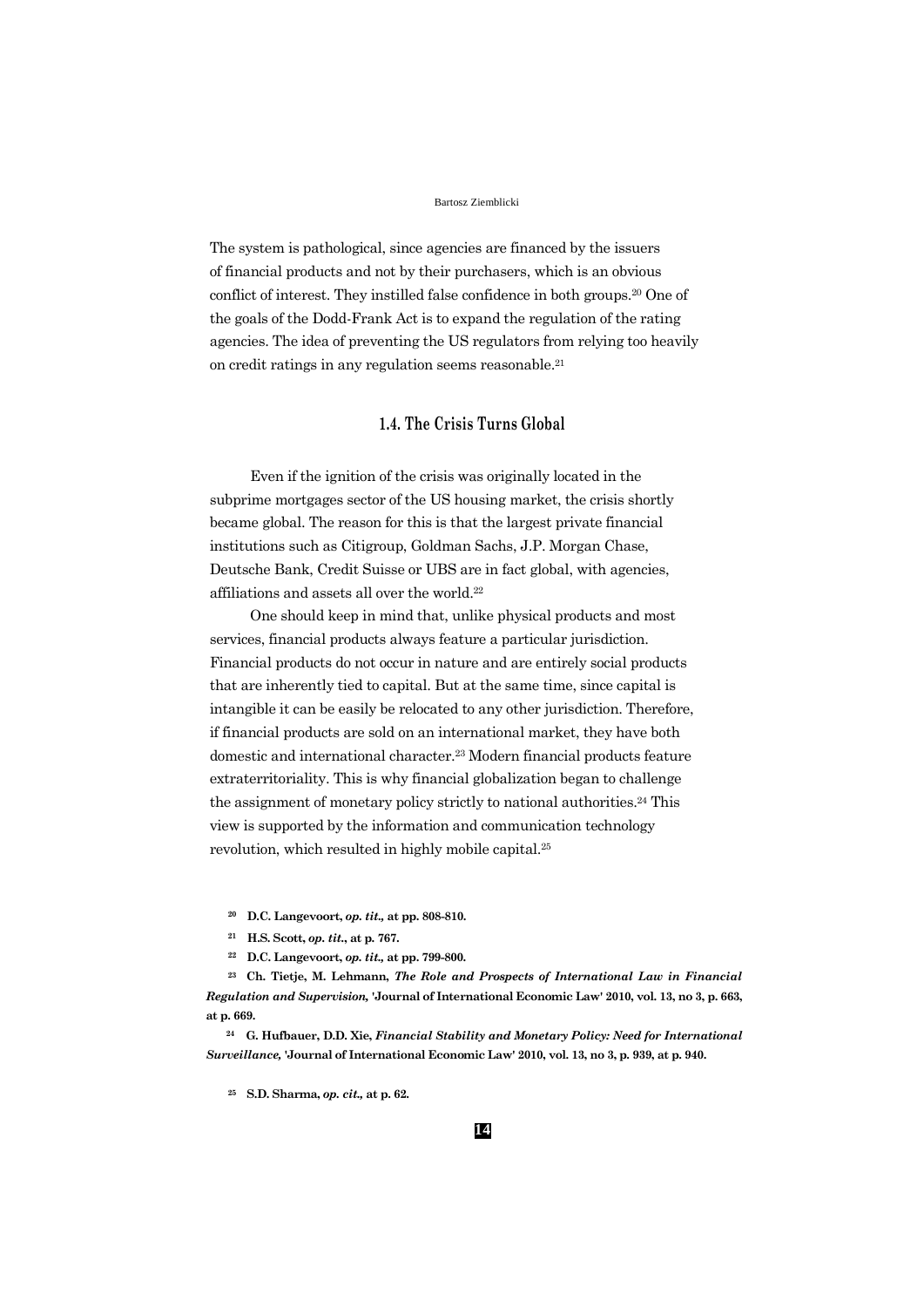#### The World after the Financial. Crisis...

The traditional model of financial supervision is a sectorial model: different state agencies investigate banking, insurance and securities firms. Since the 1980s cross-sectorial products and services occurred, supervision also began to become more cross-sectorial.<sup>26</sup> Ultimately, most developed states adopted integrated financial supervision with one central agency.<sup>27</sup> This step was made in the right direction and may be considered as progress; however the main modern problem with financial supervision is yet to be solved. Financial turmoils are no longer national (if they ever were). Financial markets of different states all over the world are more and more interdependent. Globalization brought us to a point where no state can feel safe about its financial stability, because of stringent internal financial supervision. A financial crisis in a huge economy (US, EU, Russia, China, Brazil etc.) affects the economies of not only its neighbours but also those of economic partners on other continents.<sup>28</sup>

According to Hufbauer and Wada, in the  $20<sup>th</sup>$  century 75% of major financial crises worldwide (12 out of 16) had important international repercussions.<sup>29</sup> In the  $21<sup>st</sup>$  century, this number is likely to increase. Apart from large rescue packages from the international community, little has been done to prevent crises from occurring in the future. Public actions did not follow public statements. It should be added that the number of international financial transactions increases proportionally about ten times as fast as international trade transactions.<sup>30</sup> Despite this, the public penalties for financial mismanagement today are not much more severe than they were two decades ago.<sup>31</sup>

"If trade shocks are like strong winds, than financial shocks are like tornados".<sup>32</sup> They affect the economy within weeks or even days. This is why quick responsive actions are critical. A major financial crisis occurs at

**<sup>26</sup> Ch. Tietje, M. Lehmann,** *op. ext.,* **at p. 667.**

**<sup>27</sup> E. Cervellati, E. Fioriti,** *Financial Supervision in EU Countries***, Working Paper, http:// ssrn.com/abstract=873064 [last accessed on 30.11.2013].**

**<sup>28</sup> Ch. Tietje, M. Lehmann,** *op. cit.,* **at p. 668.**

**<sup>29</sup> G. Hufbauer, E. Wada,** *Can Financiers learn from Traders?,* **'Journal of International Economic Law' 1999, vol. 2, no 4, p<sup>f</sup> 567, at pp. 568-569.**

- *<sup>31</sup> Ibid.,* **at p. 587.**
- *<sup>32</sup> Ibid.,* **at p. 574.**

*<sup>30</sup> Ibid.,* **at p. 570.**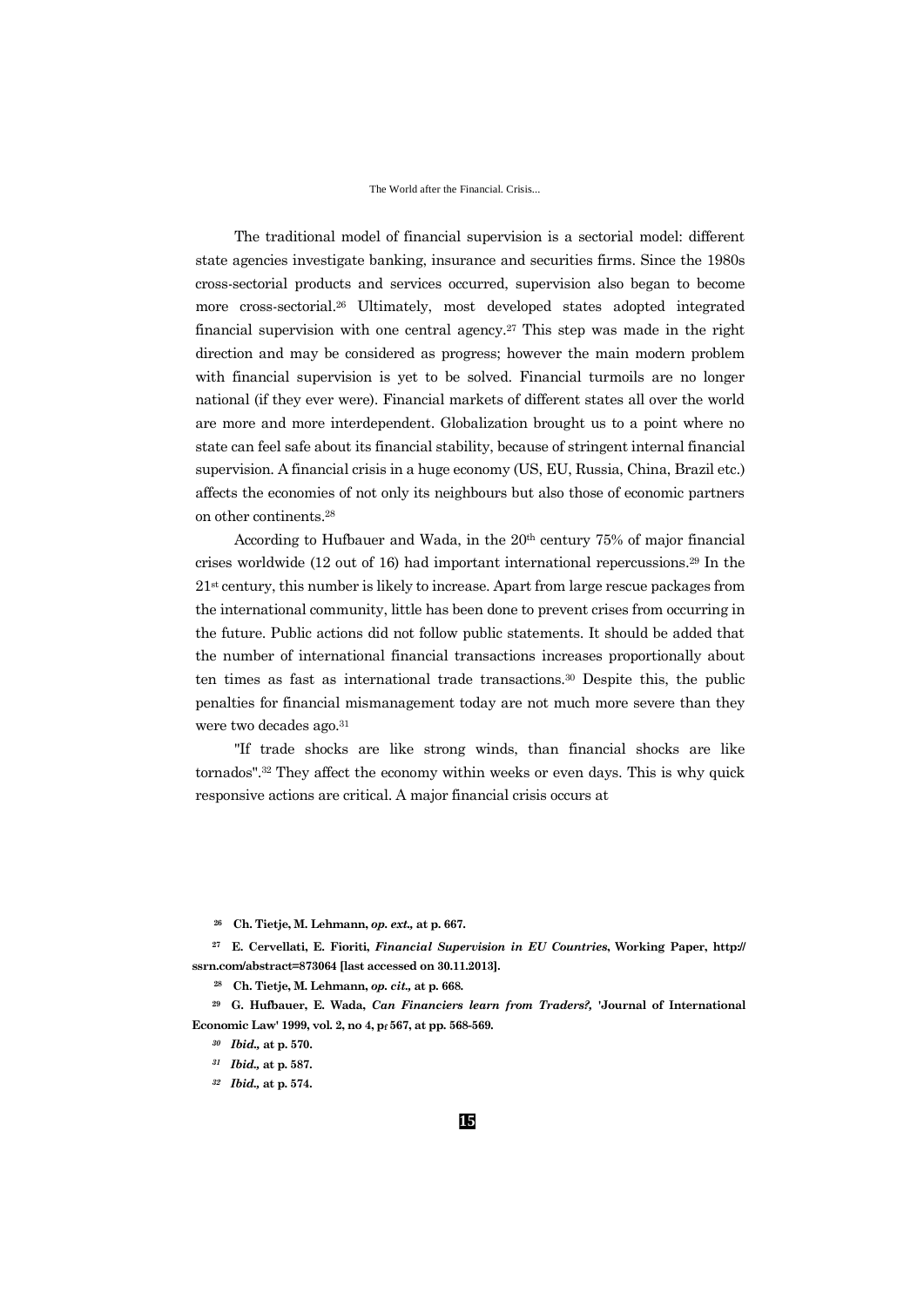least once per decade.<sup>33</sup> The crisis has shown how misguided the belief was that financial services in industrialized states are strict and adequate.<sup>34</sup> The uncritical belief in the inherent efficiency of markets has been shattered.35 It also revealed that any financial crisis in one of the world s major economies immediately turns global and affects states all over the world.

When the crisis contagion spreads, it does not spare the innocent. Well-managed countries may suffer equally when the crisis hits them. When problems are global, responses need to be global as well. However, designing a financial architecture, so that it is responsive to international problems, is not an easy task.<sup>36</sup>

## **2. The Purpose of International Financial Supervision**

## **2.1. The Purpose of International Financial Regulation**

The ultimate goal of international financial regulation is financial stability. There are other secondary objectives, which include for example consumer protection, market integrity and the prevention of fraud37, but the priority is to minimize the chances of financial crises occurring in the future and also to limit their consequences when they do occur. Measures are needed both at the national and international levels.<sup>38</sup> International trade and monetary surveillance are complementary actions.<sup>39</sup> The development of international financial regulation does not preclude markets remaining open. On the contrary, open market economies fare much better in the long run.

**<sup>34</sup> P. Delimatsis, P. Sauve,** *Financial Services Trade after the Crisis: Policy and Legal Conjectures,* **'Journal of International Economic Law' 2010, vol. 13, no 3, p. 837, at p. 839.**

*<sup>35</sup> Ibid.,* **at p. 840.**

*<sup>36</sup> See* **R.H. Weber,** *Multilayered Governance in International Financial Regulation and Supervision,* **'Journal of International Economic Law' 2010, vol. 13, no 3, p. 683.**

**<sup>37</sup> L. Garicano, R.M. Lastra,** *Towards a New Architecture for Financial Stability: Seven Principles,* **'Journal of International Economic Law' 2010, vol. 13, no 3, p. 597, at p. 599.**

**<sup>38</sup> S. Hagan,** *Enhancing the IMF's Regulator Authority,* **'Journal of International Economic Law' 2010, vol. 13, no 3, p. 955, at p. 956.**

**<sup>39</sup> G. Hufbauer, D.D. Xie,** *op. cit.,* **at p. 952.**

*<sup>33</sup> Ibid.,* **at p. 579.**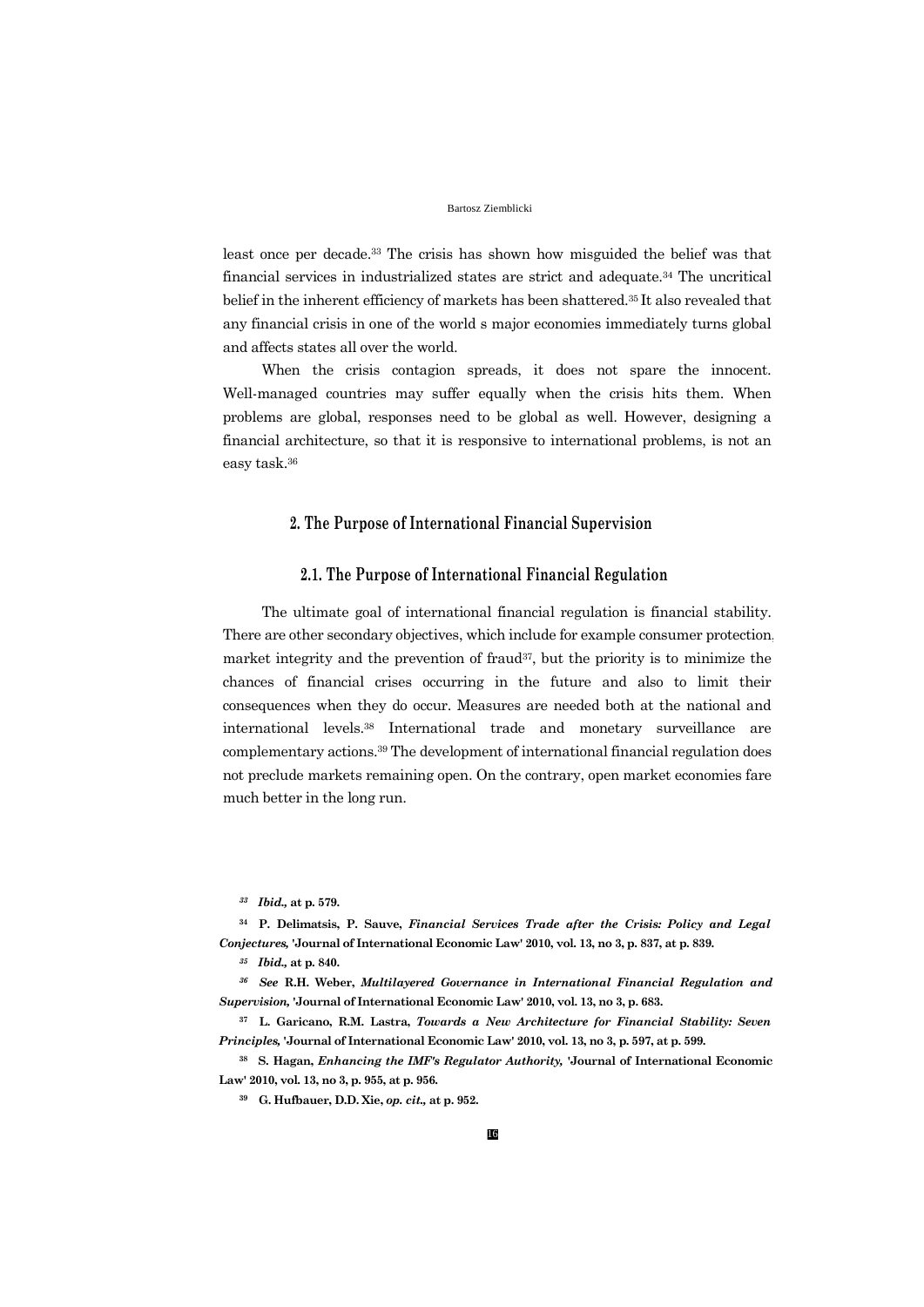The World after the Financial Crisis..,

## **2.2. The Concept of the International Financial Regulation**

A state technically cannot become insolvent, because it can always issue more money. When governments rely on this safeguard it is dangerous for the economy, which is why legal limitations in this regard are desirable.<sup>40</sup> Since the introduction of a global currency in the next couple of decades is highly unlikely (to say the least),<sup>41</sup> we should not consider it as an option, but rather seek other, more realistic, answers to the modern challenges of international financial and monetary law. The question to be answered is what role the law is to play in order to enhance international financial stability and prevent financial crises. In particular, an issue of great significance is to choose an institution to supervise international financial issues and to determine the scope of its mandate.

As Baltensperger and Cottier point out, since money was invented (first as coins, then as paper money), its creation directly linked to revenues, given differences between production costs and purchasing power. Over time, the private sector invented legal substitutes for states' money in different forms of financial products (demand deposits, highly liquid liabilities). The characteristic feature of those substitutes is their derivative nature and their convertibility into state currencies. Friedrich Hayek was amongst the most eager proponents of *private money*, seeing it as a cure for inflation which, in turn, he considered a consequence of government monopolies in monetary issues.<sup>42</sup> However, if certain financial products compete with money, they may cause the same disasters that uncontrolled currencies sometimes do. In fact, the only way to keep the global economy safe is to directly control governments and indirectly control private institutions.

The idea of international financial supervision does not mean establishing strict surveillance of private financial institutions all over

**<sup>40</sup> E. Baltensperger, T. Cottier,** *The Role of International Law in Monetary Affairs,* **'Journal of International Economic Law' 2010, vol. 13, no 3, p. 911, at p. 918.**

**<sup>41</sup> Possible impact of the global currency on economy is beyond the scope of this article.**

**<sup>42</sup> E. Baltensperger, T. Cottier,** *op. cit***at pp. 914-915.**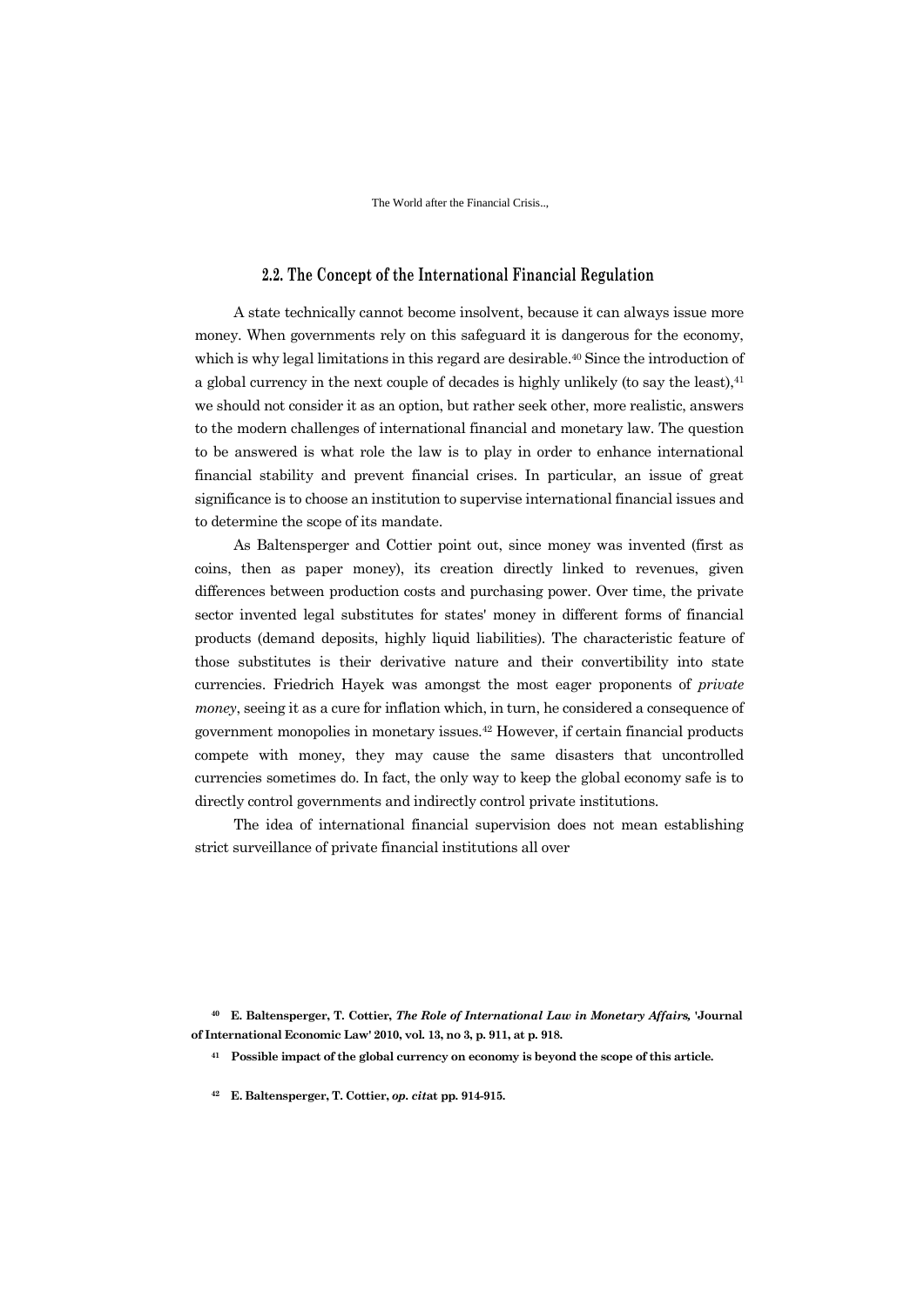the world. It means the direct financial supervision of states, which in turn monitor private domestic actors. This surveillance would include, at a minimum, fiscal deficit limits, public debt-to-GDP rations, inflation and monetary policies, but also the enforcement of proper capital adequacy of private financial institutions. As for now, the only international (actually supranational) entity which has the authority to impose such limits on its members is the European Union, with fiscal deficit normally of 3% and public debt-to-GDP ratio normally at *60%.<sup>43</sup> As* practice showed, the system failed - Greece, Spain, Italy, Portugal and Cyprus almost went bankrupt. Nonetheless, this is just a beginning, flawed due to weak enforcement. This may be the time of experiments and mistakes (some of them probably avoidable), but it is a step in the right direction.

Financial regulations must be revised and amended on a regular basis, to avoid becoming out of date. Two major regulatory regimes must be capital adequacy and the mandatory disclosure of information.44 Over seven decades ago, the economist Eugene Staley stated: "Economic problems can never be solved once and for all. The very essence of economic problems is change, readjustment to new conditions".<sup>45</sup> The financial crisis of 2007-2009, which resulted in an increase of 34 million unemployed people worldwide,<sup>46</sup> made governments reconsider existing supervision over international finance. The surveillance in place failed almost entirely, however modifications of the system require, on the one hand, balancing so as to keep markets' development dynamic and, on the other hand, ensuring the stability of financial markets.<sup>47</sup> Equilibrium between those two values guarantees optimal economic conditions for market participants. What is critical is not only to wisely regulate financial markets, but also to ensure the enforcement of regulatory standards.

**<sup>43</sup> G. Hufbauer, E. Wada,** *op. cit.,* **at p. 573.**

**<sup>44</sup> M. Bagheri, Ch. Nakajima,** *Optimal Level of Financial Regulation under the GATS: A Regulatory Competition and Cooperation Framework for Capital Adequacy and Disclosure of Information,* **'Journal of International Economic Law' 2002, vol. 5, no 2, p. 507, at p. 507.**

**<sup>45</sup> E. Staley,** *World Economy in Transition,* **New York, Council on Foreign Relations 1939, at p. 300.**

**<sup>46</sup> ILO,** *Global Employment Trends,* **January 2010, [http://www.ilo.org](http://www.ilo.org/) [last accessed on 30.11.2013], at p. 9.**

**<sup>47</sup> Ch. Tietje, M. Lehmann,** *op. cit.,* **at p. 663.**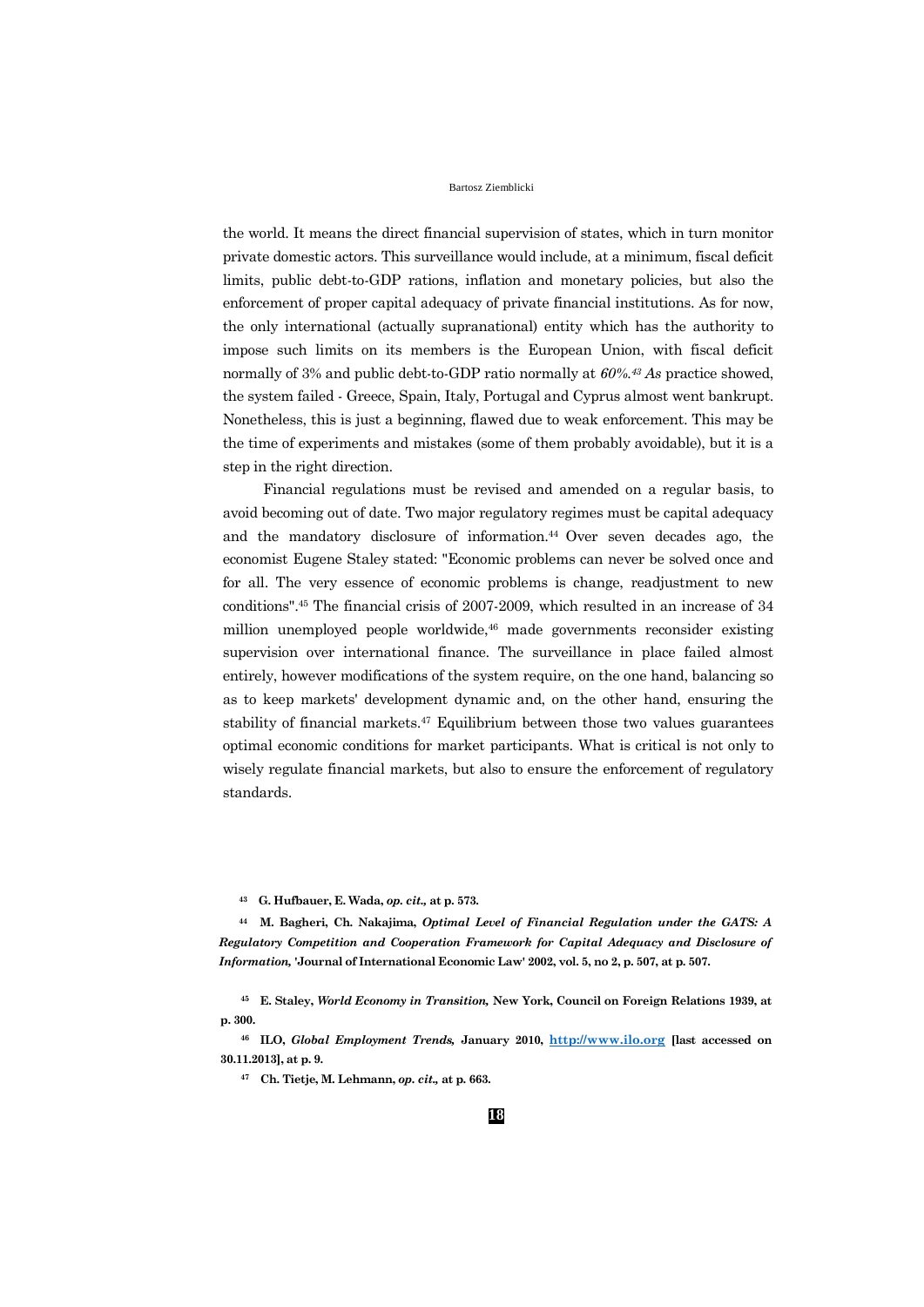The advantages of international regulation probably outweigh its weaknesses, yet those weaknesses are not to be forgotten and overlooked. One shortcoming is that universal regulation eliminates regulatory competition among states, which serve as laboratories to verify different supervisory mechanisms. Another drawback is that common regulation also poses the potential threat of having devastating effects on the global economy if it transpired to be flawed (no safe havens would exist).<sup>48</sup>

## **2.3. Common Proposals for What to Change**

Among the most common suggestions on how to improve financial predictability and stability are domestic solutions. They include propositions to supervise actors such as hedge funds, private equity funds, credit rating agencies and too-big-to-fail financial firms. Enhanced capital adequacy and liquidity requirements, along with the regulation of bankers' remuneration, mortgage down-payment requirements, central clearing houses for derivatives, limiting credit card debt, global accounting standards and the reporting of individual transactions to trade repositories are also often mentioned. In most cases, the focus is on macro-prudential supervision.<sup>49</sup>

Furthermore, governments should not bail out endangered banks so that the holders suffer significant losses. They should also make it clear in advance (and keep to it) what is covered by a public safety net, and what is not. This will limit the moral hazard. In addition, financial managers should be severely punished for mismanagement.<sup>50</sup> Banks should be forced to keep reasonable capital adequacy. There is also a need for an international supervisor, which would execute a system of early warning about excessive short-term capital inflows (financial *bubbles).*

Garicano and Lastra suggest seven interesting improvements to the existing international financial architecture. They call for 1. integrated supervision for banking, securities and insurance (synergy and coordination

- *<sup>49</sup> Ibid.,* **at pp. 672-674; also G. Hufbauer, D.D. Xie,** *op. cit.,* **at p. 940 and 951.**
- **<sup>50</sup> G. Hufbauer, E. Wada,** *op. cit.,* **at p. 588.**

*<sup>48</sup> Ibid.,* **at pp. 679-680.**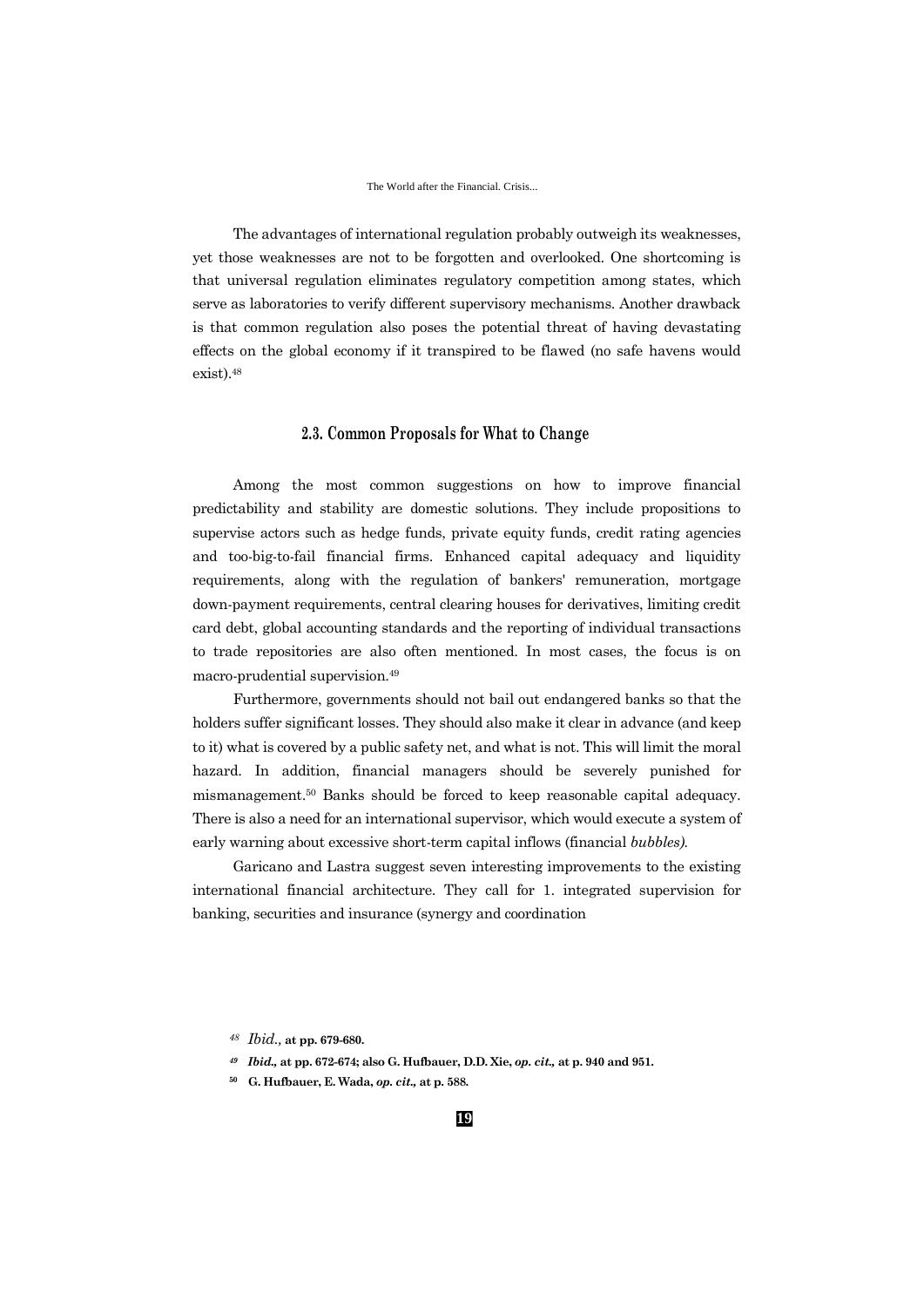being more important than specialization, creativity and innovation), 2. central banks to accept the macro-prudential supervisory function (the lender of last resort role), 3. macro-supervisor to have direct authority over enforcement (when micro-supervision fails), 4. systemic risk supervisor to be accountable for its actions (reconciling institutions independence with democratic legitimacy), 5. long-term incentives and accountability of employees in supervisory agency, 6. accountability of executives at banks to limit the moral hazard (excessive risk taking), 7. changing current international financial system to be more hierarchical and centralized (with the IMF on the top).<sup>51</sup> Those propositions include reforms on both domestic and international levels, which complement one another.

## **3. Current State of Regulation and Typical Supervision Instruments**

## **3.1. The Dispersion of International Financial Law**

The focus of international economic law was on trade regulation and investment.<sup>52</sup> Therefore, there isn't much rule of law in international finance. The same is true for monetary issues - after the abandonment of the fixed exchange rates, there was little left to regulate in terms of substantive (as opposed to procedural) law.

International trade regulation is about liberalization, while international monetary and financial law is about stabilization.<sup>53</sup> That is why non-discrimination is the central rule of international trade, yet it is much less important in monetary and financial law.<sup>54</sup> It is worth noting that, within the non-discrimination rule, the customary international law applying to international organizations includes most favoured nation rule (MFN), but not the national treatment rule (NT).<sup>55</sup>

- **<sup>52</sup> E. Baltensperger, T. Cottier,** *op. cit.,* **at p. 927.**
- **<sup>53</sup> G. Hufbauer, E. Wada,** *op. cit.,* **at p. 569 ff.**
- **<sup>54</sup> E. Baltensperger, T. Cottier,** *op. cit.,* **at p. 932.**
- *<sup>55</sup> Ibid.,* **at p. 934.**

**<sup>51</sup> L. Garicano, R.M. Lastra,** *op. cit.,* **at p. 597 and ff.**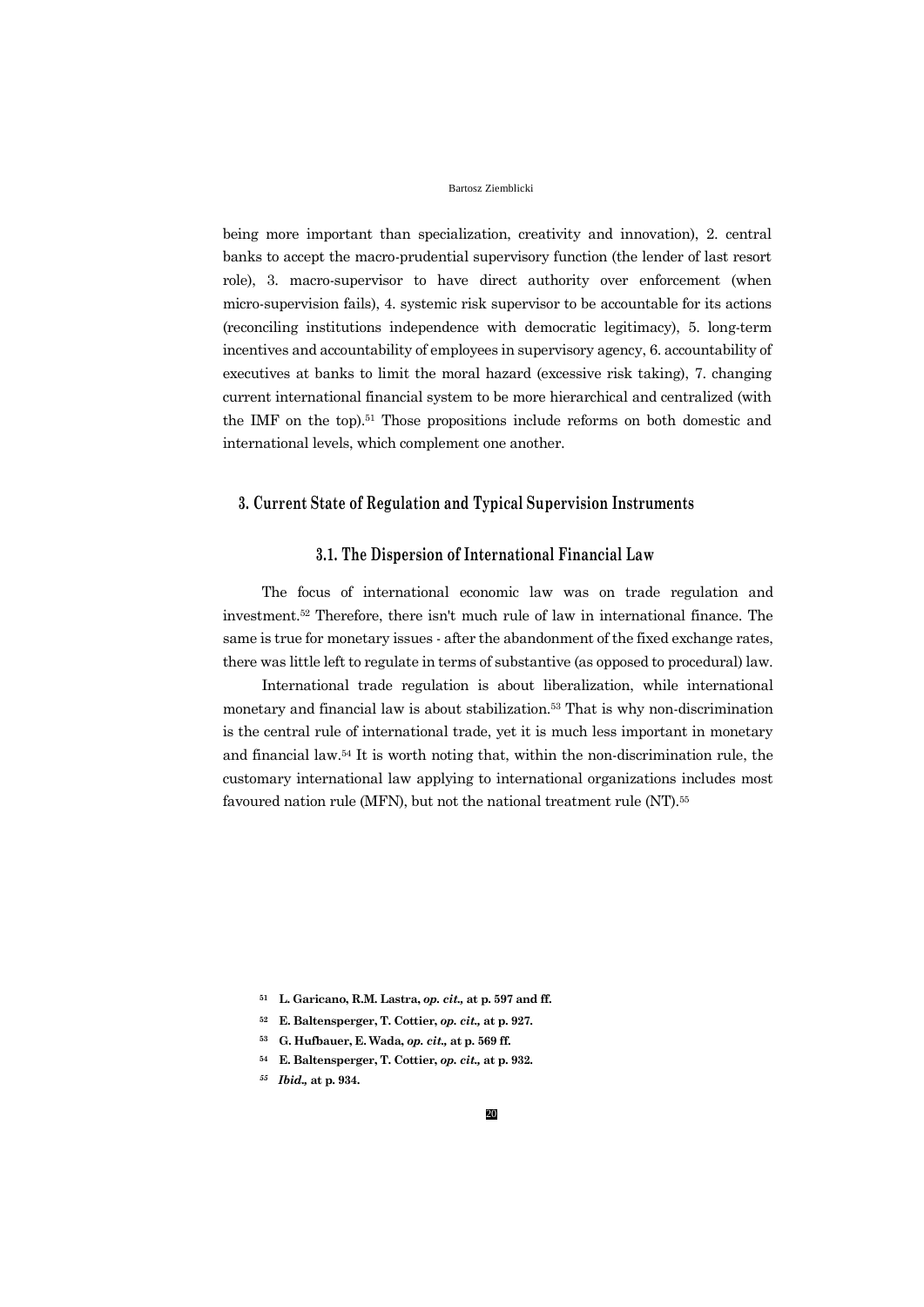International financial regulation is all but comprehensive. In particular, new products of financial markets are usually not covered by any international surveillance mechanisms. Those mechanisms focus on the quality of financial actors, information asymmetries, market behaviour or market infrastructure.<sup>56</sup>

The stability of exchange rates is a precondition for well-functioning markets and state economies,<sup>57</sup> as is the predictability and transparency of financial products and services. However, unlike international trade, international financial and monetary issues are hardly regulated by law. States traditionally seemed to consider financial law as a purely domestic issue and tie it to the concept of national sovereignty, similar to tax law.<sup>58</sup> The euro currency is to date the only example in international affairs of ceding monetary sovereignty to an international (supranational) organization. Even such an icon of liberal economy as Milton Friedman defends states authority in the area of finance, while praising free competition in trade.<sup>59</sup> This attitude was directly expressed by the US Treasury Secretary John Connally, who said to European finance ministers in 1971: "The dollar is our money and your problem". $60$  For similar reasons, it is argued that also private financiers "hate sunshine".<sup>61</sup>

Economics is global and politics are local. Governments appreciate their sole authority to borrow and lend money, subsidize or redistribute in the manner they like. They are unwilling to take responsibility for how their financial policies affect other states.<sup>62</sup> As Gadbaw has noted, the world of finance shows an almost pathological antipathy to regulation. The fact that we have just witnessed the most dramatic economic event of our generation<sup>63</sup> has thus far not altered that assessment.

- **<sup>59</sup> M. Friedman,** *Essays in Positive Economics,* **Chicago 1953, at p. 217.**
- **<sup>60</sup> See G. Hufbauer, D.D. Xie,** *op. cit.,* **at p. 940.**
- **<sup>61</sup> G. Hufbauer, E. Wada,** *op. cit.,* **at p. 586.**
- **<sup>62</sup> S. Charnovitz,** *op. cit.,* **at p. 755.**
- **<sup>63</sup> R. M. Gadbaw,** *op. cit.,* **at p. 573.**

**<sup>56</sup> Ch. Tietje, M. Lehmann,** *op. cit.,* **at p. 665.**

**<sup>57</sup> E. Baltensperger, T. Cottier,** *op. cit.,* **at p. 911.**

**<sup>58</sup> R.M. Lastra,** *Legal Foundations of International Monetary Stability,* **Oxford 2006, at pp.** 

**<sup>4-5.</sup>**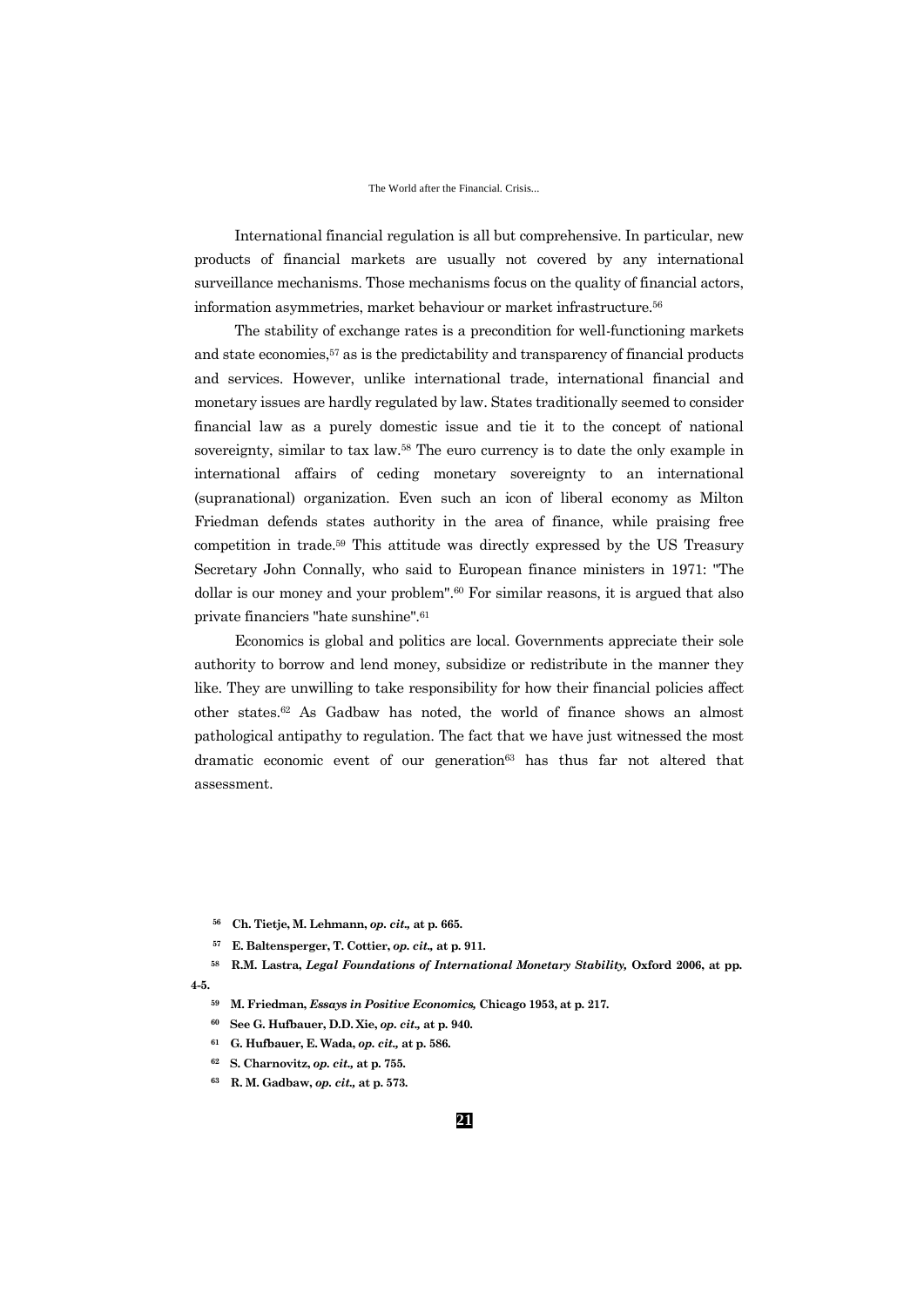## **3.2. The Inłerdependencies between Branches of International Economic Law**

Monetary and financial regulations are strictly linked. Low interest rates result in high risk-taking behaviour<sup>64</sup> and fast credit growth causes financial crises.<sup>65</sup> Easy money is dangerous for economies.<sup>66</sup>

Monetary policies traditionally focused on keeping inflation low within a desired range of 2-3%.<sup>67</sup> States that actively fought inflation generally achieved lower inflation levels and higher GDP growth rates.<sup>68</sup> But, in doing so, they often forget about another purpose of monetary policy, which is financial stability and they were unable to prevent crises. Even though some claim that financial crises are a tool to bring to an end weak companies, the social costs of such selection are usually very high.<sup>69</sup>

In international trade, there is a global coordination institution - the World Trade Organization. In monetary affairs, there is the International Monetary Fund. Both organizations have strong treaty- based backgrounds, distinct legal personalities and universal membership, which give them authority and credibility. In finance, there is none. World finances are directed through inter-agency institutions (central banks, regulatory agencies and supervisors, finance ministers) and commitments are not even formally binding.<sup>70</sup> The only global financial organization, in

*<sup>64</sup> See* **Y. Altunbas, L. Gambacorta, D. Marues-Ibanez,** *Does Monetary Policy Affect Bank Risk-taking?,* **BIS Working Papers no 298, March 2010, <http://www.bis.org/publ/work298>. htm [last accessed on 30.11.2013].**

*<sup>65</sup> See* **M. Schularick, A.M. Taylor,** *Credit Booms Gone Bust: Monetary Policy, Leverage Cycles and Financial Crises, 1870-2008,* **National Bureau of Economic Research Working Paper no 15512, November 2009, <http://www.nber.org/papers/wl5512> [last accessed on 30.11.2013].**

- **<sup>66</sup> G. Hufbauer, D.D. Xie,** *op. cit.,* **at p. 942.**
- *<sup>67</sup> Ibid.,* **at p. 943.**

**<sup>68</sup> E. Truman,** *Inflation Targeting in the World Economy,* **Peterson Institute for International Economics, 2003, Section 3.**

**<sup>69</sup> G. Hufbauer, D.D. Xie,** *op. cit.,* **at pp. 943-944.**

**<sup>70</sup> Ch. Bummer,** *Why Soft Law Dominates International Finance - and not Trade,* **'Journal of International Economic Law' 2010, vol. 13, no 3, p. 623, at p. 623.**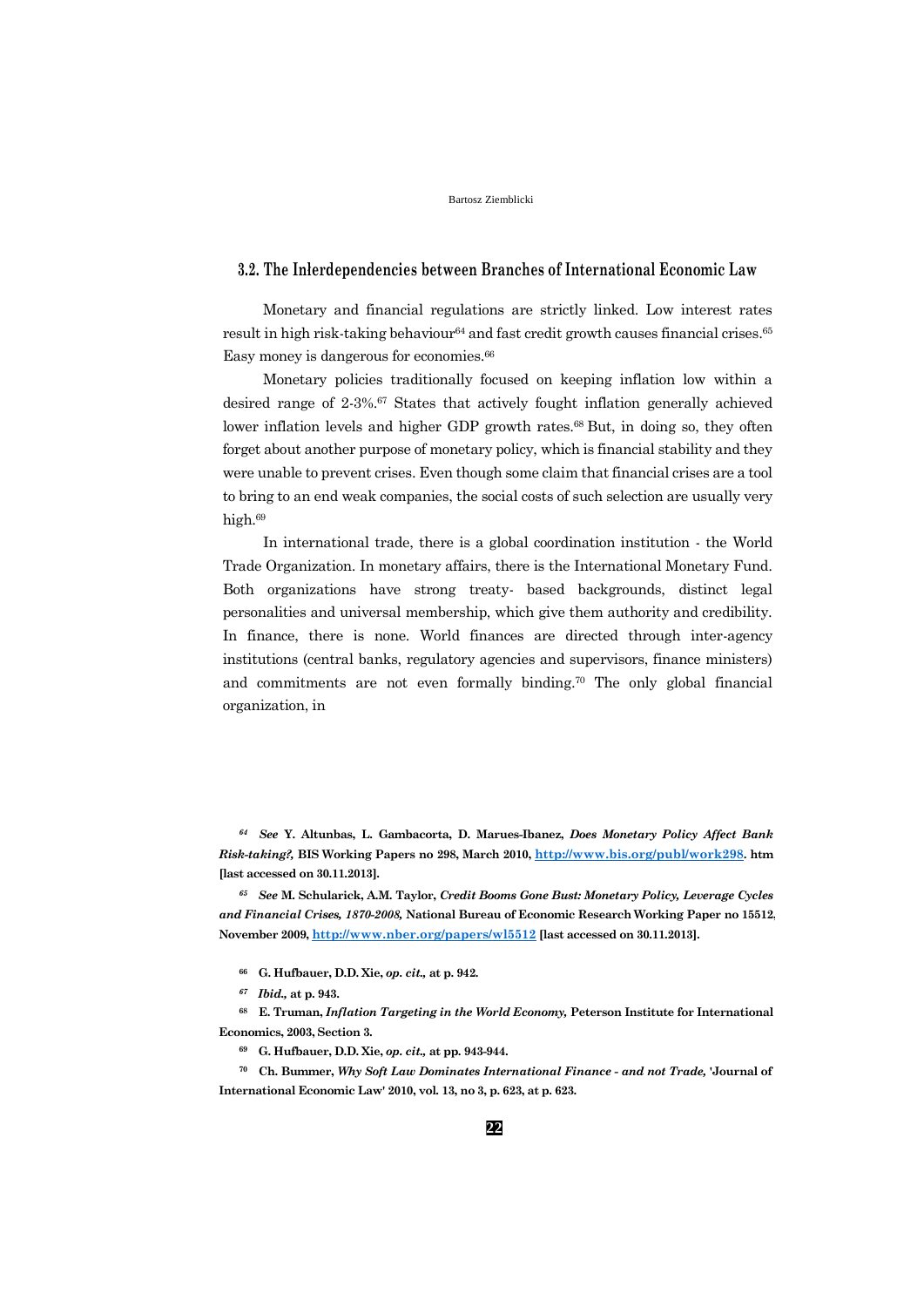which heads of states do participate on a regular basis, is the G20,<sup>71</sup> but still it represents only a minority of the worlds states.

The WTO72, the IMF<sup>73</sup> and the World Bank<sup>74</sup> all have obligations to cooperate with international organizations having specialized responsibilities in related fields. Article XV Para. 2 of the General Agreement on Tariffs and Trade (GATT) obliges the WTO to consult with the IMF on issues referring to monetary reserves, balances of payments and foreign exchange arrangements. The IMF may also play an important role when a WTO member tries to invoke Article XII or XVIII, Section B of the GATT to safeguard the balance of payments. The GATT addresses cooperation between the WTO and the IMF several more times.<sup>75</sup> So does the General Agreement on Trade in Services (GATS).<sup>76</sup> Articles XXXVI and XXXVIII of the GATT address cooperation between the WTO and the World Bank. Already during the Uruguay Round a Declaration of the World Trade Organization to Achieving Greater Coherence In Global Economic Policymaking<sup>77</sup> was adopted. The WTO signed cooperation agreements with the IMF and the World Bank as early as 1996 and 1997. They provide for information exchange, consulting, participation in each others work and staff cooperation. The Bretton Wood Institutions are also supportive to international trade. For example Article VIII Section 2(a), Article VI Section 3 and Article XIV Section 2 of the IMF's Articles of Agreement give the IMF authority with respect to payments.

The loans granted by the IMF and the World Bank have a direct impact on international trade relations. The coexistence of the WTO with the Bretton Woods Institutions has not been challenged during the past decades, which is why there has been so little academic research on the subject.<sup>78</sup>

- *<sup>71</sup> Ibid.,* **at p. 627.**
- **<sup>72</sup> Marakesh Ageement, Article III, Para. 5.**
- **<sup>73</sup> IMF Articles of Agreement, Article X.**
- **<sup>74</sup> IBRD Articles of Agreement, Article V, Section 8.**
- **<sup>75</sup> For example Article VII Para. 4(c), Article II, Para. 6(a).**
- **<sup>76</sup> Article XI Para. 2, Article XII Para. 2(b) and Article XXVII.**
- **<sup>77</sup> 33 I.L.M. 1125, 1249 (1994).**

**<sup>78</sup> D. Ahn,** *Linkages between International Financial and Trade Institutions. IMF, World Bank and WTO,* **'Journal of World Trade' 2000, vol. 34, no 4, p. 1 at p. 28.**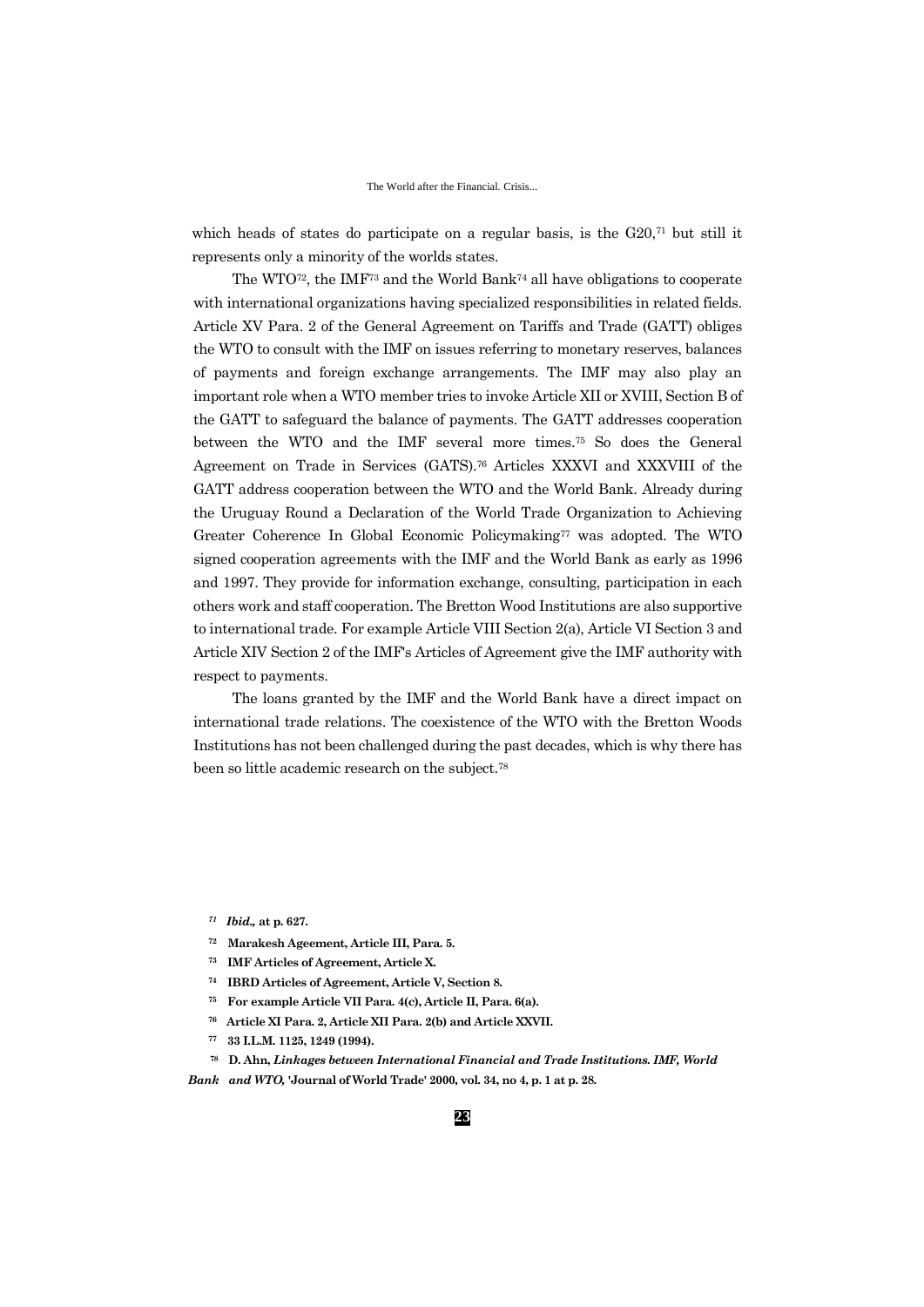## **3.3. The Domination of Soft-law**

Why is *hard-law* hard? Because a breach thereof results in a states international responsibility or liability. Hard-law is enforceable and usually more transparent. Since a breach of hard-law gives rise to consequences, there is a strong incentive to comply with treaties. It also helps governments resist domestic pressure to act in a manner disadvantageous for other states. Soft-law does not have such an effect. It enables a cheap exit from commitments. It is characteristic for power-driven and not rule-oriented organizations/Soft financial law can be divided into three subcategories:79 best practices (relating to capital adequacy, disclosure rules, due diligence, money laundering prevention, often in the form of codes of conduct), regulatory reports and observations (data collection, records production) and information-sharing and enforcement cooperation (often in the form of memoranda of understanding). The advantages of soft-law include lowering the costs of contracting and fewer *sovereignty costs* (greater ability to follow national prerogatives).<sup>80</sup> A breach of soft-law does not entail reputational consequences.

What is typical about international financial law is that it is almost entirely *soft law.* The most famous example is probably the Basel Accords.<sup>81</sup> Some experts say that it should remain so. Hard-law is sometimes vague or imprecise, in order to remain flexible. Treaties enable reservations, which result in unequal rights of signatories. On the other hand, coordination that is not binding allows parties to experiment in their domestic markets and introduces regulatory competition. Nongovernmental agencies seem to be more technocratic and less politically influenced than international organizations established by states. Private companies often seek to adopt international agency capital standards or to submit voluntarily to major financial centres in order to build their reputation as credible institutions.<sup>82</sup> A few experts have suggested that,

**<sup>81</sup> Recommendations on banking regulations issued by the Basel Committee on Banking Supervision (so called** *Basel I, Basel II* **and** *Basel III).*

**<sup>79</sup> Ch. Bummer,** *op. cit***at p. 629.**

*<sup>80</sup> Ibid.,* **at p. 631.**

*<sup>82</sup> See* **Ch. Brummer,** *op. cit.,* **at pp. 633-639.**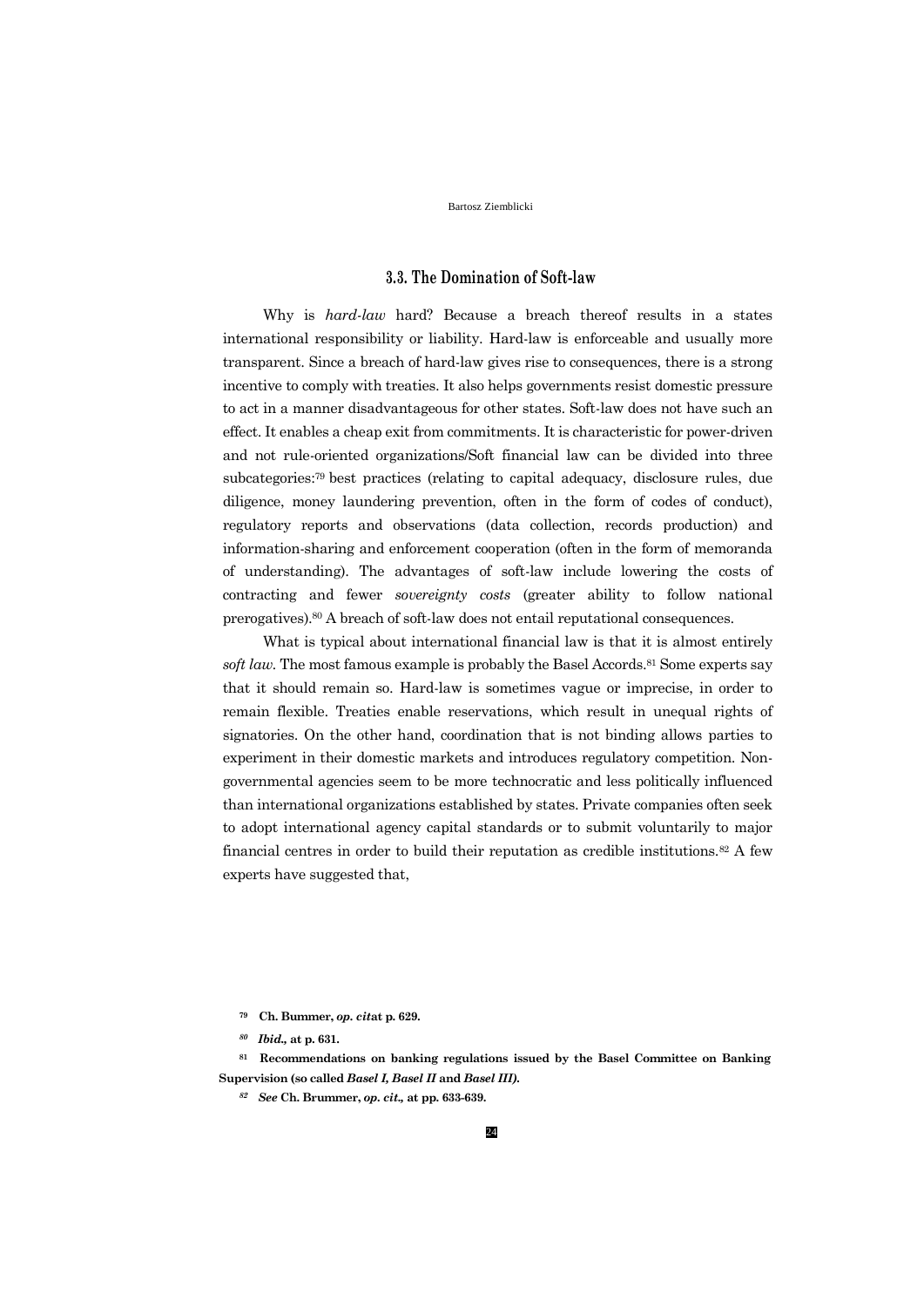even though international financial law is technically not-binding, it is in fact *hard law.<sup>83</sup>* The author of this article does not share this view.

Since international financial law is soft-law, financial hard-law is dominated by domestic regulations. As a result there is a paradoxical situation, whereby financial law is amongst the most regulated businesses in domestic law, yet amongst the most unregulated in international law.84 The crisis revealed an obviously insufficient coordination of states in financial supervision and exposed the devastating effects of the absence of any international financial supervisory authority. For this reason, the author of this article argues that international financial hard-law is the only cure for global financial crises.

As mentioned earlier, the primary focus of international financial law is stabilization. But this remark refers only to governments. Private actors on the other hand have pressured for the liberalization of financial services, to expand to other states (continents) and to increase their profits (notably Goldman Sachs, Citibank, Deutsche Bank, AIG, GE Capital).<sup>85</sup> This is another important factor, explaining why there is so little international hard-law on this subject.

## **4. Who Should Be Responsible for International Financial Supervision?**

As mentioned above, the supervision over international financial markets requires controlling governments and ensuring that they in turn control private actors. The monitoring of international government failures exists in some areas: the ILO Constitution promotes the human conditions of labour in international relations, the IMF promotes exchange stability and the WTO prevents protectionism.<sup>86</sup> No institution, however, oversees financial failures.

There are two possible solutions to this problem. One is to adopt a formal and binding international agreement governing the financial

*<sup>83</sup> Ibid.,* **at p. 623.**

**<sup>84</sup> T. Cottier,** *Challenges Ahead in International Economic Law,* **'Journal of International Economic Law' 2009, vol. 12, no 1, p. 3, at pp. 7-8.**

- **<sup>85</sup> G. Hufbauer, E. Wada,** *op. cit.,* **at p. 572.**
- **<sup>86</sup> S. Charnovitz,** *op. cit.,* **at p. 745.**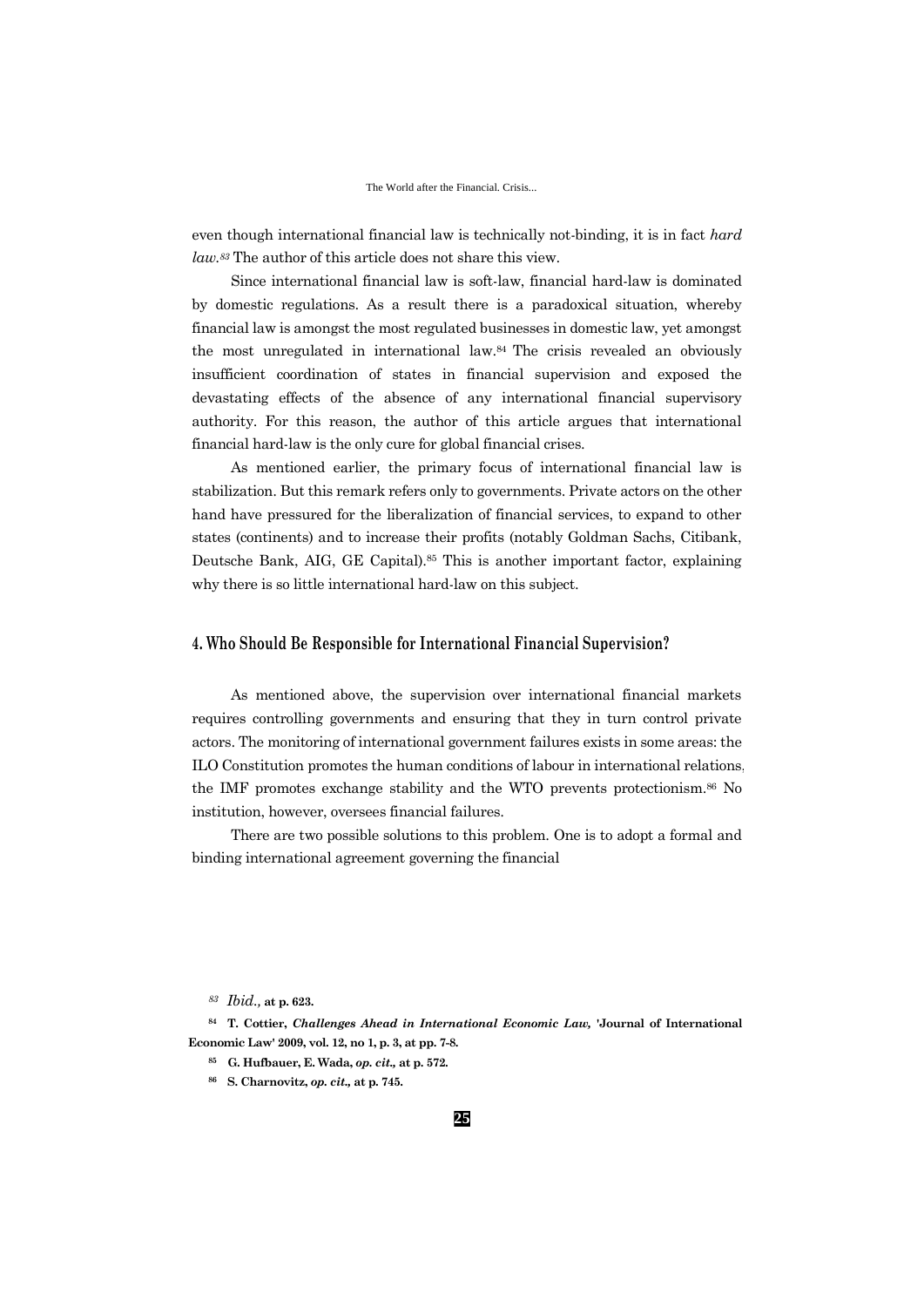discipline of its signatories. The other is to grant the authority to supervise the financial affairs of states to an existing international organization or to create a new one for that purpose. An international agreement, in order to fulfil its obligations, would have to establish international bodies, supervising the observance of law by states. In that regard, it would resemble an international organization. In both cases, states may adopt one of two models: symmetric (equal decision rights for all participants) or asymmetric (division into leading and subordinated states).<sup>87</sup> Regardless of the specific solution, a credible financial system requires consensus on goals and procedure.<sup>88</sup>

The financier George Soros called for the establishment of a publicly funded international credit insurance corporation.<sup>89</sup> Currently the establishment of an international financial supervisory authority seems to be rather Utopian.<sup>90</sup> But isn't it more reasonable not to create a new organization and, as an alternative, to extend the mandate of an existing one instead? It would definitely keep the costs low(er). And isnt it more reasonable to provide emergency loans instead of compensation through insurance? It would minimize the moral hazard. Costs and moral hazard are among the most significant difficulties of international financial stability.

Further in this article, the existing international economic institutions shall be examined, in order to determine which is the most capable of fulfilling the task of international financial supervision.

## **4.1. The IMF**

### **4.1.1. The Birth and Evolution of the IMF**

Before World War II, states held their monetary reserves in gold, silver and foreign currencies and no international regime regulating these issues was in place. The Bretton Woods Conference took place in July 1944 in New Hampshire, US. The purpose was to preserve peace through ensuring economic stability. Newly established international organizations were to be charged with this task. The prevention of hyperinflation,

**<sup>87</sup> E. Baltensperger, T. Cottier,** *op. cit.***, at p. 921.**

*<sup>88</sup> Ibid.,* **at p. 923.**

**<sup>89</sup> See G. Soros,** *The Crisis of Global Capitalism,* **Boston, Little Brown, 1998.**

**<sup>90</sup> Ch. Tietje, M. Lehmann,** *op. cit.,* **at p. 671.**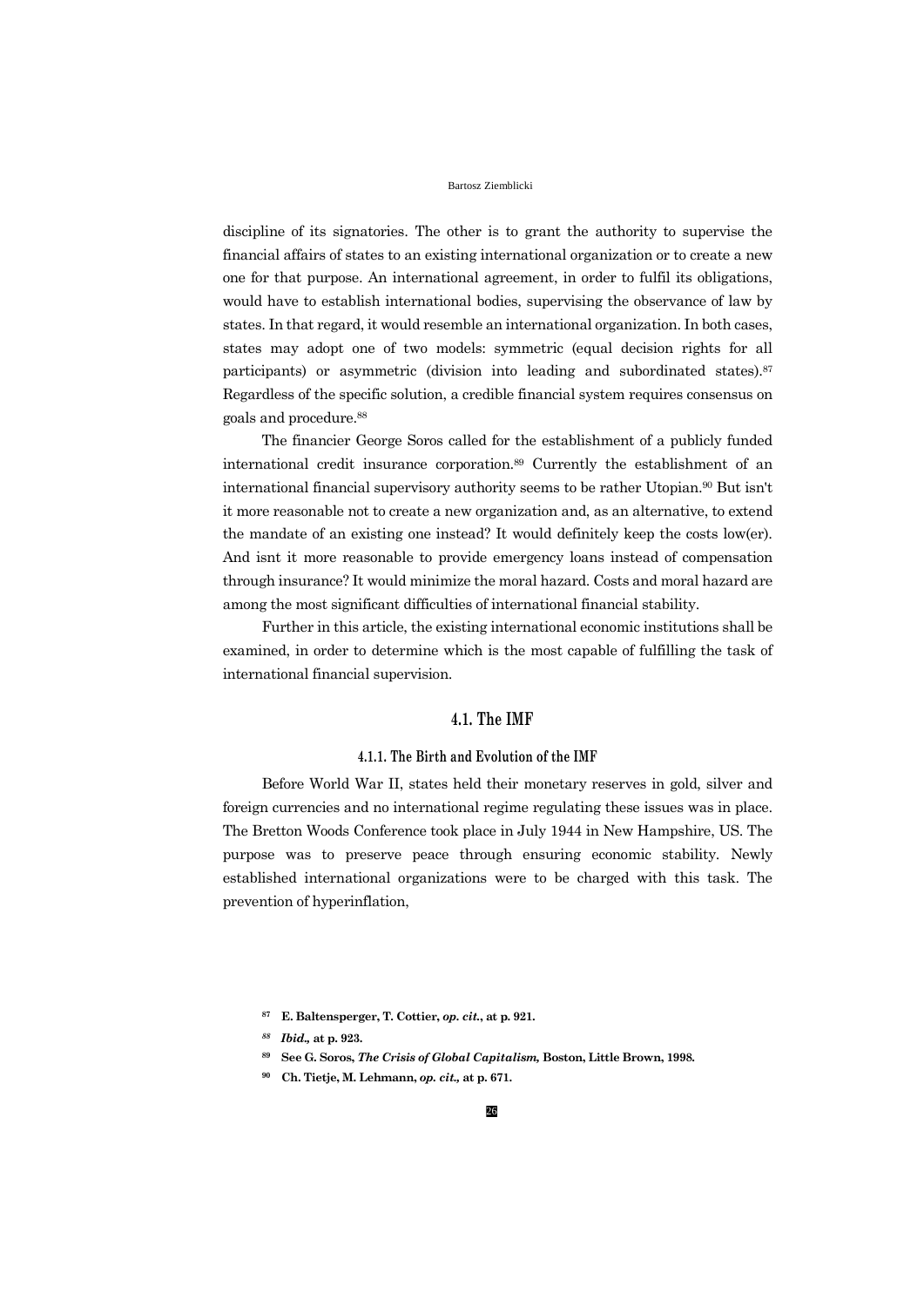unemployment and fluctuations of exchange rates was the main intention of the architects of the post-war international economic infrastructure (John Maynard Keynes of the UK and Harry Dexter White of the US).91 The International Monetary Fund (IMF) and the International Bank for Research and Development (IBRD) were supposed to be complemented by the International Trade Organization (ITO), but the rejection of the latter by the US Congress resulted in the establishment of the GATT, which transformed into the World Trade Organization (WTO) half a century later. Apparently, not all aspects of Keynes' and White s plan were realized.

Since the UK was likely to be a *debtor,* Keynes insisted that members be permitted to draw at will from the Fund. The US was about to be a *creditor*, which explains why White wanted lending to be conditional upon internal reforms. Originally, this issue was left unsettled, but eventually the American position prevailed.<sup>92</sup> What must be considered a success of both arguments is the abandonment of the idea of harsh repatriations towards Germany, which had already failed once and contributed to the rise of National Socialism after World War I.<sup>93</sup>

Since the establishment of the IMF, exchange rates have been fixed and tied to the US dollar. In 1973 the flexible exchange rates system prevailed and has dominated the global economy ever since. Automatic adjustments were supposed to solve the problem of international financial imbalances, but they did not prevent occasional, but sometimes severe, financial crises.<sup>94</sup>

Recently the IMF shifted its attention from strictly macroeconomic policies to private finance.<sup>95</sup> Liberalized capital flows can be beneficial, since they provide low-cost capital to emerging markets, accompanied by the transfer of technology and know-how. However, at the same time, unregulated capital flows may cause a dangerous expansion of credit and inflationary pressures and deteriorate an account balance. The IMF already considered amending the Agreement to adopt the role of an international

**<sup>91</sup> R.M. Lastra,** *The International Monetary Fund in Historical Perspective,* **'Journal of International Economic Law' 2008, vol. 3, no 3, p. 507, at p. 508.**

**<sup>92</sup> A.F. Lowenfeld,** *The International Monetary System: A Look Back over Seven Decades,*  **Journal of International Economic Law' 2010, vol. 13, no 3, p. 575, at p. 579.**

- **<sup>93</sup> R.M. Lastra,** *The International Monetary Fund...,* **at p. 508.**
- **<sup>94</sup> E. Baltensperger, T. Cottier,** *op. cit.,* **at p. 919.**
- **<sup>95</sup> G. Hufbauer, E. Wada,** *op. cit.,* **at p. 572.**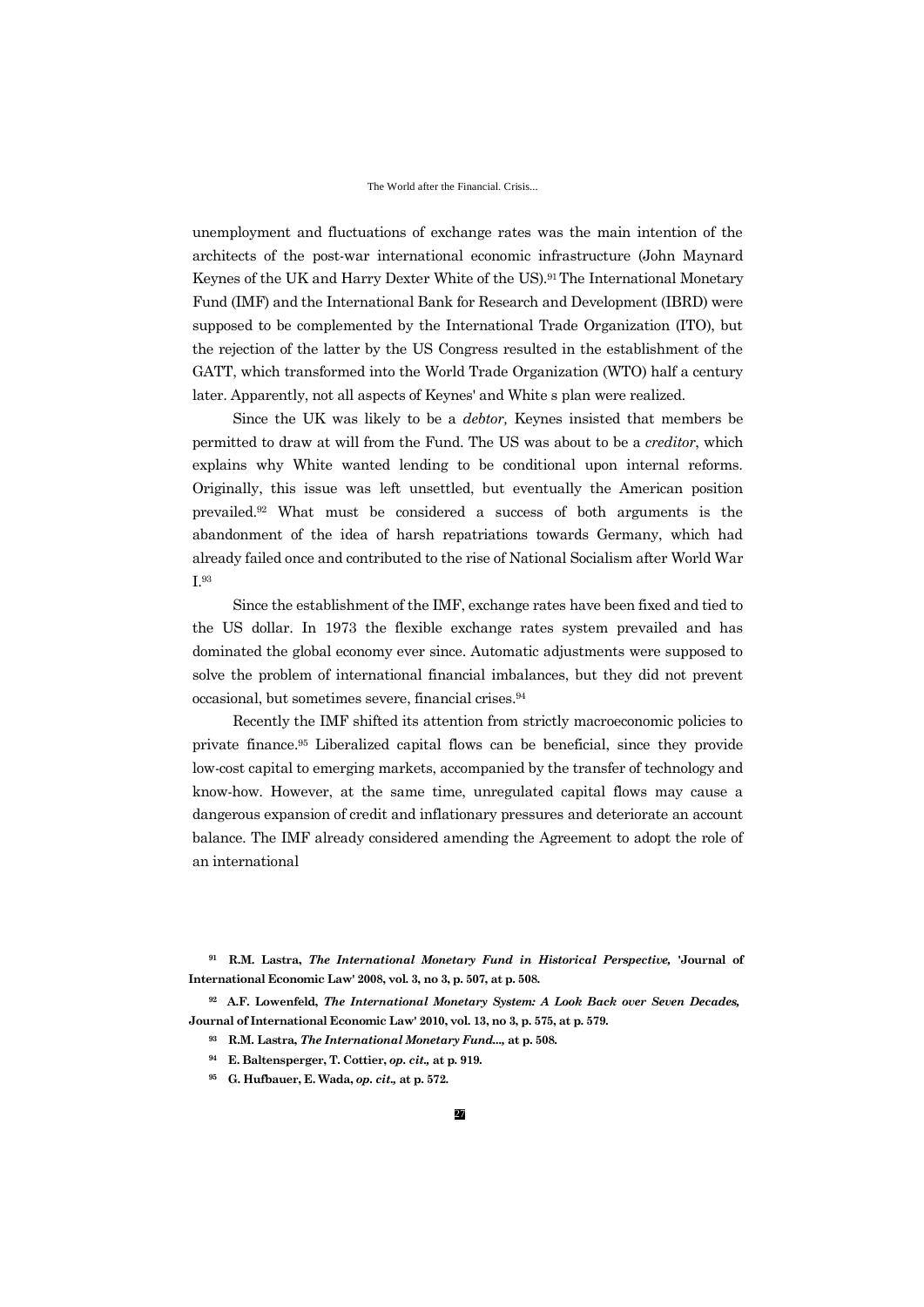capital movements supervisor in 1997.<sup>96</sup> The global financial crisis of 2007-2009 drew public attention again to this problem. Many Asian and European states liberalized their restrictions on capital movements prematurely. Investor protection proceeded financial stability. Even without amending the Agreement, the IMF could, pursuant to Article IV, Section 1, establish policies to determine when a member should, and when it should not, liberalize its capital account. However, even if the IMF's experts predict a crisis, there is nothing they can do to force the failing economy to adopt new policies, unless the government requests assistance.

## **4.1.2. The Functioning of the IMF**

The purpose of the IMF is to monitor its members' economies, give them advice and lend money (subject to interest) in the event of a crisis. The Funds resources come from mandatory contributions from its members, paid quarterly in gold, SDRs<sup>97</sup> or their own currencies.98 Technically the IMF does not lend money. The *borrower* actually purchases reserve assets from the IMF.<sup>99</sup> Currently, the IMF's mandate is obviously not broad enough to supervise international finance in general. What is more disturbing is that its effectiveness in fulfilling its traditional tasks has even been called into question. Some have noted that, on the one hand, emerging economies prefer to accumulate reserves on their own and that, on the other hand, large members refuse to follow the organization's advice. This is due to a lack of confidence in the IMF's capacity. This is referred to as the *effectiveness deficit*, which in turn causes a *legitimacy deficit.<sup>100</sup>*

**<sup>96</sup> Official website of the IMF, <http://www.imf.org/external/np/cm/1997/cm970921>. htm [last accessed on 30.11.2013].**

**<sup>97</sup> Special Drawing Rights, regulated in Article XV of the IMF Articles of Agreement. See footnote 117.**

**<sup>98</sup> Article III Section 3 of the IMF Articles of Agreement.**

**<sup>99</sup> H.R. Torres,** *Reforming the International Monetary Fund - why its Legitimacy is at Stake,* **'Journal of International Economic Law' 2007, vol. 10, no 3, p. 443, at p. 443.**

**<sup>100</sup> H.R. Torres,** *op. cit.,* **at p. 444.** *See also* **D.B. Bradlow,** *Rapidly Changing Functions and Slowly Evolving Structures: The Troubling Case of the IMF,* **'American Society of International Law Proceeding' 2000, vol. 94, April 5-8, at p. 152; H. Dieter,** *The Decline of the IMF: Is It Revesible? Should It Be Reversed?,* **'Global Governance' 2006, vol. 12, at**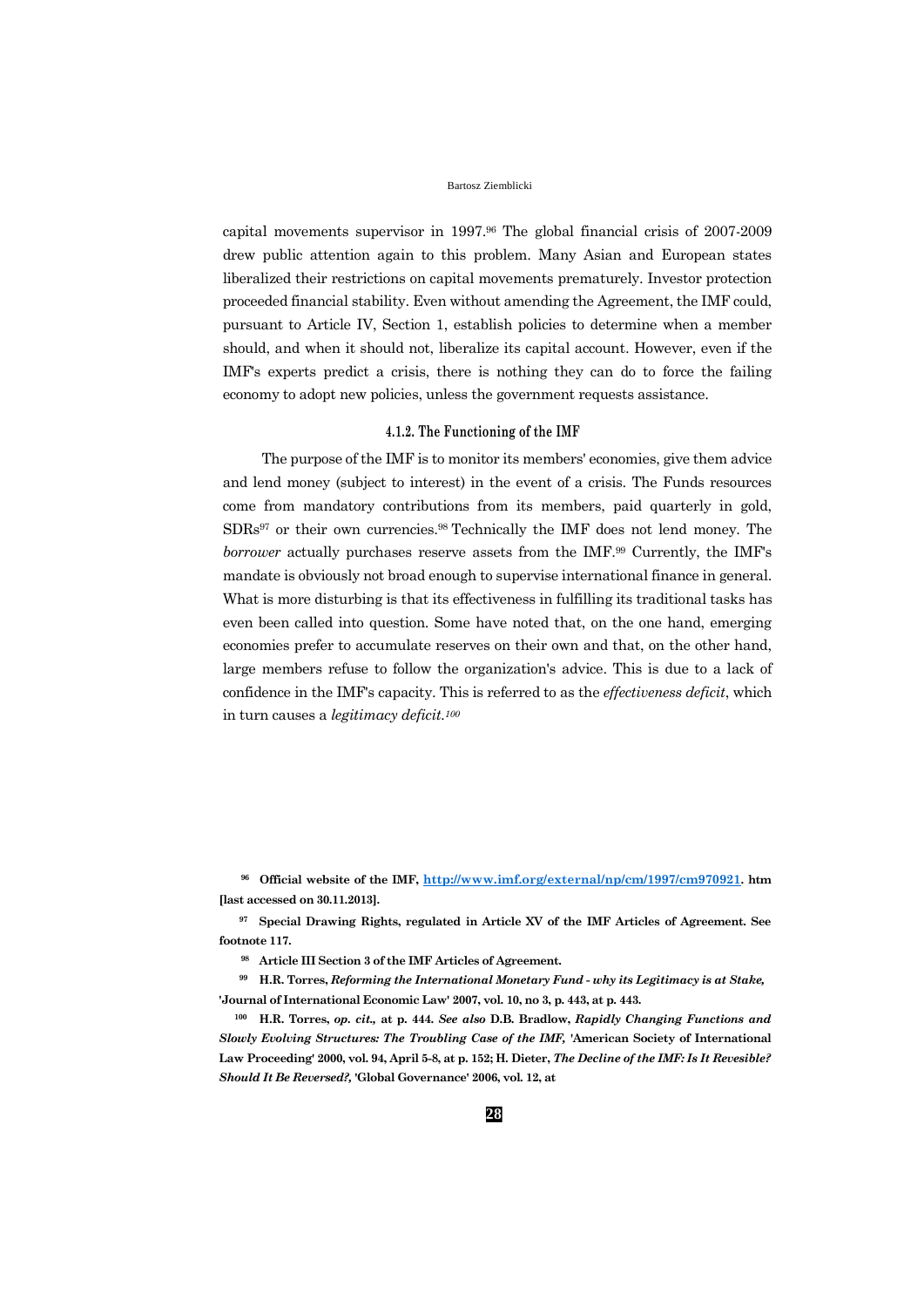#### The World after the Financial. Crisis...

The structure of the IMF consists of three main bodies: 1. the Board of Governors, 2. the Executive Board, 3. the Managing Director.101 The structure of the International Bank for Research and Development is analogous, with one exception there is a President instead of the Managing Director.<sup>102</sup> The Boards of Governors consist of finance ministers or central bank governors, who gather on a regular basis. The Executive Board, on the other hand, sits continuously. Traditionally, the President of the Bank has always been an American and the President of the IMF a European (five of the eleven Directors to date have been French).<sup>103</sup>

The powers of the IMF may be divided into three categories: a) regulatory, b) financial and c) advisory.<sup>104</sup> Its regulatory powers include bilateral surveillance, based on Article IV, Section 1 and Article IV, Section 3(b). Actions required from members, in order to cooperate with the IMF, include not only external policies, but also domestic policies, since they influence one another and one members financial instability may result in international instability. Multilateral surveillance is regulated in Article IV, Section 3(a). Finally, according to Article VIII, the IMF has jurisdiction over current international payments and transfers. According to Article VIII, Section 5, members are required to provide information to the IMF when requested. Financial powers are exercised by lending money to the members undergoing a crisis on a conditional basis (Article V, Section 3). Advisory powers include performing, upon request, financial services and technical services (Article V, Section 2(b)). They are voluntary on both sides (for the member and for the IMF).

**p. 343; D. Dodge, J. Murray,** *The Evolving International Monetary Order and the Need for an Evolving IMF,* **'Global Governance' 2006, vol. 12, at p. 361; J.M. Griesgraber, O. Ugarteche,** *The IMF Today and Tomorrow: Some Civil Society Perspectives,* **'Global Governance' 2006, vol. 12, at p. 351; P.R. Masson,** *The IMF. Victims of its own success or institutional failure?,* **'International Journal' 2006-2007, vol. 62, no 4, at p. 889; W.A. Niskanen,** *Reshaping the Global Financial Architecture: Is There a Role for the IMF?,* **'Cato Journal' 1999, vol. 18, no 3, at p. 331; J. Shelton,** *The IMF and Its barbarous Relic,* **'Cato Journal' 2010, vol. 30, no 3, at p. 505; C. Tan,** *Reform or Reinvent? The IMF at a Crossroads,* **'Global Governance' 2006, vol. 12, at p. 507.**

**<sup>101</sup> Article XII, Section 1 of the IMF Articles of Agreement.**

**<sup>102</sup> Article V, Section 1 of the IBRD Articles of Agreement.**

**<sup>103</sup> The official website of the IMF <http://www.imf.org/external/np/exr/chron/mds.asp> [last accessed on 30.11.2013].**

**<sup>104</sup> R.M. Łastra,** *The International Monetary Fund...,* **at p. 515 ff.**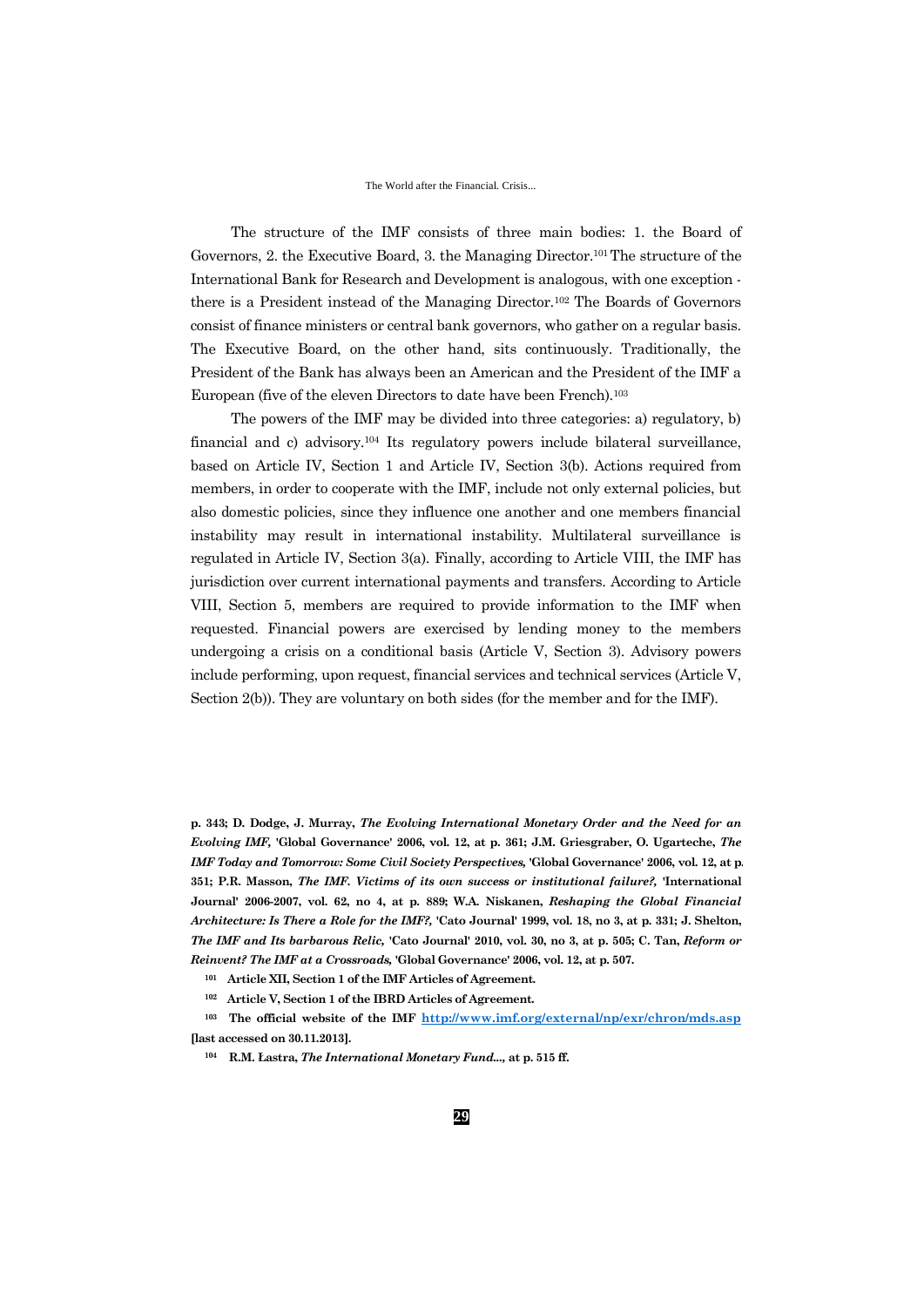Financial assistance for states experiencing balance of payments problems (spending more money than they take in) is conditional upon the *borrower* adopting particular monetary, exchange rates and fiscal policies. This was not always the case and the Articles of Agreement are silent on this matter. The rationale of this concept is that balance of payment problems are the consequence of failures in the member s economy. Therefore simply lending it money will not solve the problem, because the state will still *spend more than it earns.<sup>105</sup>*

The Fund exercises its surveillance through consultations and publications. It all starts with the annual meeting, visits in member states to collect information and discussions with authorities. The conclusions are published only with the consent of the interested member. As mentioned above, the focus is not only on exchange arrangements, but also on good governance, bank restructuring etc.<sup>106</sup> As mentioned above, surveillance is regulated in Article IV, Section 3. Point (a) provides that the Fund shall oversee the international monetary system in order to ensure its effective operation, and shall oversee the compliance of each member with its obligations. Point (b) provides that each member shall provide the Fund with the information necessary for such surveillance and, when requested by the Fund, shall consult it. Members are often reluctant to answer the Funds inquiries.<sup>107</sup> In general, the IMF's surveillance is dependent upon the quality of information provided to it by its members. Additionally, states are not required to disclose information about individuals or corporations.<sup>108</sup>

Learning from the Mexican crisis of 1995 and the Asian crisis (Thailand, Indonesia and South Korea) of 1997 the IMF already took on the role of the lender of last resort. For this reason, some experts suggest that, in order to be able to fully fulfil this task, the IMF should hire a new team of experts in law, banking and finance, which it currently lacks.109 By doing so, it could develop a ranking system for states' banking and financial systems. The IMF would extend its surveillance beyond macro-

- *<sup>106</sup> Ibid***., at pp. 512-515.**
- **<sup>107</sup> A.F. Lowenfeld,** *op. cit.,* **at p. 585.**
- **<sup>108</sup> Articles of Agreement, Article VIII, Section 5(b).**
- **<sup>109</sup> R.M. Lastra,** *The International Monetary Fund***..., at pp. 521-522.**

*<sup>105</sup> Ibid.,* **at p. 516.**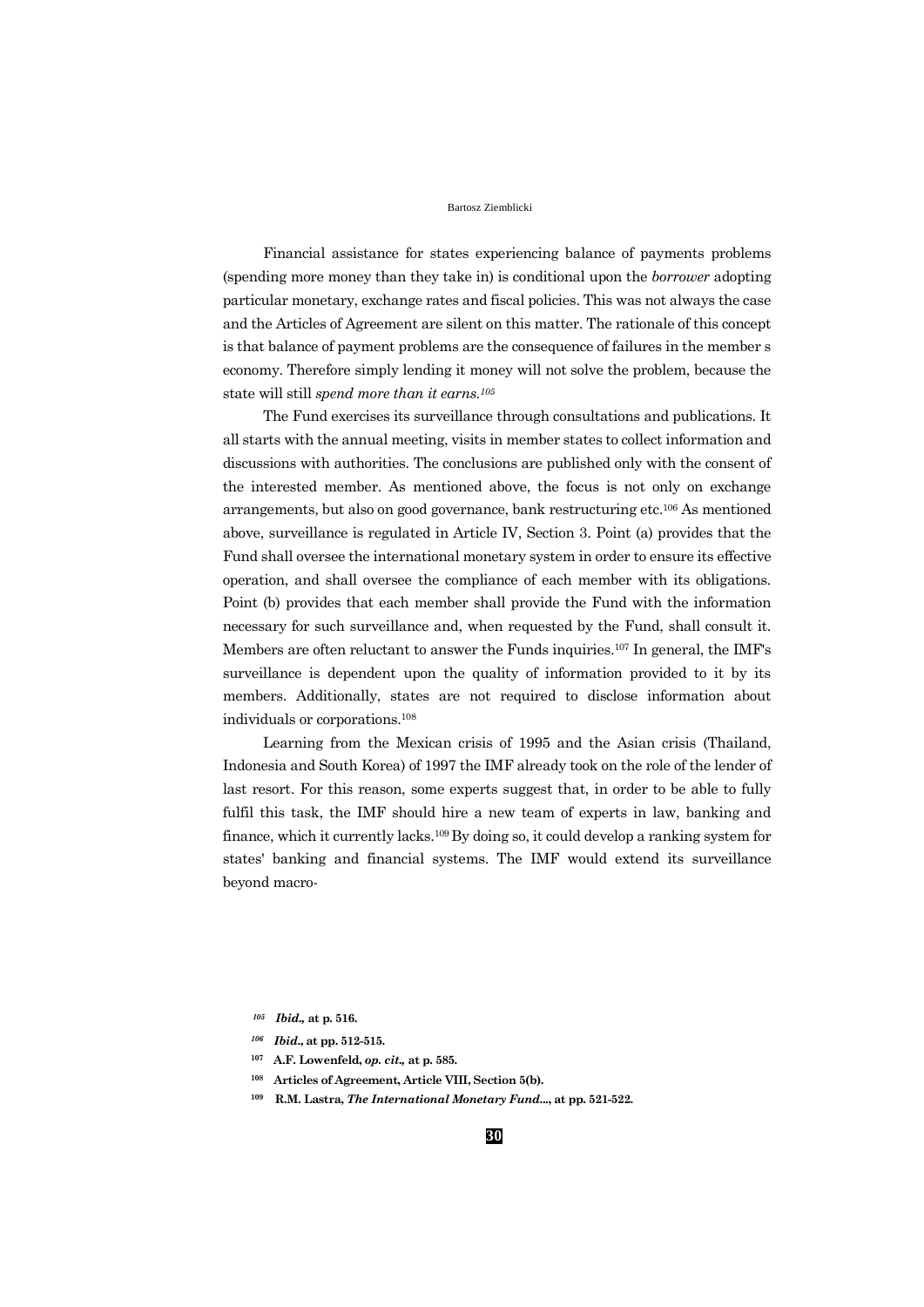#### The World after the Financial. Crisis...

economic policies to micro-economic (prudential financial supervision).110 The Fund also already runs the Financial Sector Assessment Program (FSAP), which produces periodic detailed analyses of individual members' financial systems. The program was initiated following the Asian crisis. Its weakness is its voluntary nature, which assigns it to the advisory, as opposed to the regulatory, power of the IMF.<sup>111</sup> Other IMF initiatives should also be appreciated, namely the Global Financial Stability Report<sup>112</sup> and the World Economic Outlook<sup>113</sup>.

The recent crisis reminded states that the IMF is still needed, which was manifested through the large increase in the number of members who received financial support. The IMF improved the flexibility and effectiveness of assistance and also tries to gather more resources for the future.<sup>114</sup>

### **4.1.3. The Pros of IMF as International Financial Supervisor.**

The IMF seems to be a natural candidate to act as an international financial supervisor. It already has extensive experience in designing *early warnings* indicators.<sup>115</sup> What is also very important is that the IMF has already proved that it is able to adapt to changes in economic circumstances and to accept new missions. It is worth remembering that, originally, the IMF was responsible only for supervising the par value regime in terms of gold or the US dollar.<sup>116</sup> In 1969, a new *sui generis*  virtual currency - Special Drawing Rights (SDR) - was introduced.<sup>117</sup> This

**<sup>113</sup> The official website of the IMF, <http://www.imf.org/external/pubs/ft/weo/2012/02/> index.htm [last accessed on 30.11.2013].**

**<sup>116</sup> Par value regime required that exchange transactions within a states territory do not differ from parity by more than 1% in either direction. It was provided in the Article IV Section 3 of the Articles of Agreement, but is no longer in force.**

**<sup>117</sup> Technically it is not a currency, but foreign exchange reserve assets, defined by the US dollar, the euro, the British pound, and the Japanese yen. It is still used in circulation for example in the United Nations Convention on the Contract for the International Carriage of Goods by Road (CMR Convention) - Article 23 Para. 7-9 or**

*<sup>110</sup> Ibid.*

**<sup>111</sup> S. Hagan,** *op. cit.,* **at p. 961.**

**<sup>112</sup> The official website of the IMF, <http://www.imf.org/external/pubs/ft/gfsr/index>. htm [last accessed on 30.11.2013].**

**<sup>114</sup> S. Hagan,** *op. cit.,* **at p. 955.**

**<sup>115</sup> G. Hufbauer, D.D. Xie,** *op. cit.,* **at p. 952.**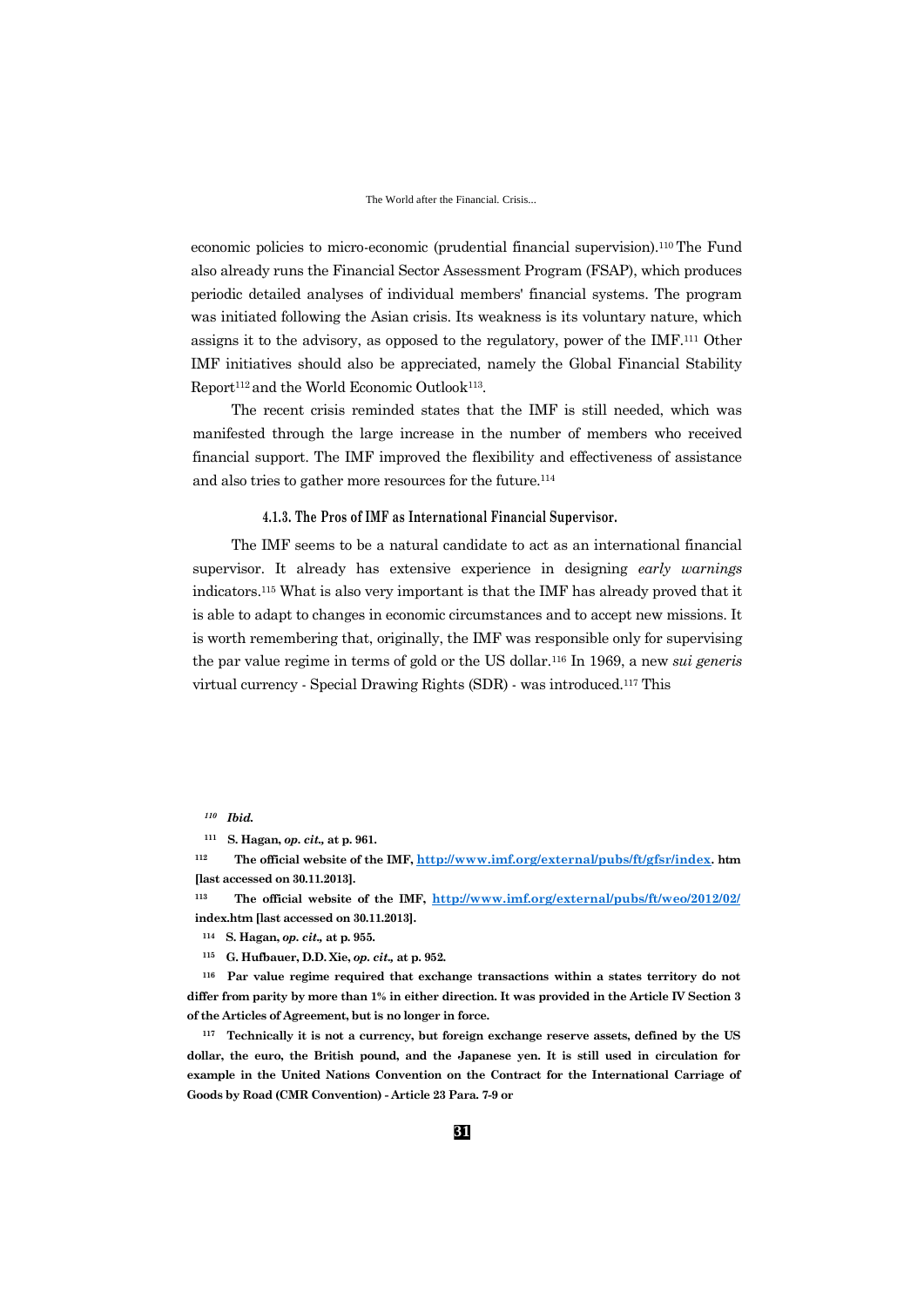was the first amendment to the Articles of Agreement of the IMF. In 1967, the UK was no longer able to resist pressure on the British pound and announced a devaluation. The US President Johnson confirmed the commitment of the US to convert dollars to gold on a fixed rate. But in 1971, six years into the Vietnam war, Unreserves dropped to 10 billion dollars and the Japanese economy grew enormously, following which the US President Nixon withdrew this declaration. By 1973 all major currencies were floating, even though members were allowed to choose whether they want to keep the par value regime or switch to the flexible one. This led to the second amendment of the IMF law in 1978. The title of Article IV "Par Value of Currencies" was changed to "Obligations Regarding Exchange Arrangement"; however in fact it did not contain any obligations, except for avoiding the manipulation of exchange rates.<sup>118</sup> From that time, members had 3 options of how to maintain the value of their currency: 1. in terms of another currency or the SDR, 2. in cooperative arrangements with other members, 3. using any other exchange arrangements of the members choice. States with flexible exchange rates have independent monetary policies, but are strongly affected by international markets. States with fixed exchange rates have price stability, but private capital flows may force them into costly devaluations. States with intermediate regime (*pegged* or *managed* exchange rate) tend to crumble easily under speculative attacks.<sup>119</sup> In such economies, private investors tend to assume exchange rate stability and take excessive exchange rate risks, thereby contributing to the threat of market breakdown. The same may happen when a stąte declares fixed rates but fails to back this up with hard monetary policies.<sup>120</sup>

Such a significant change could have called the very rationale of the IMF into question. But, surprisingly, this change quickly ceased to be viewed as a catastrophe. It is true that the IMF did not have a major role in the international economic system and that the GATT became the leading legislation of the international economy. But the IMF survived

**in the International Maritime Organization Convention on Limitation of Liability for Maritime Claims - Article 8.**

- **<sup>118</sup> A.F. Lowenfeld,** *op. cit.,* **at p. 583.**
- **<sup>119</sup> S.D. Sharma,** *op. cit.,* **at pp. 68-69.**
- **<sup>120</sup> G. Hufbauer, E. Wada,** *op. cit,* **at p. 591.**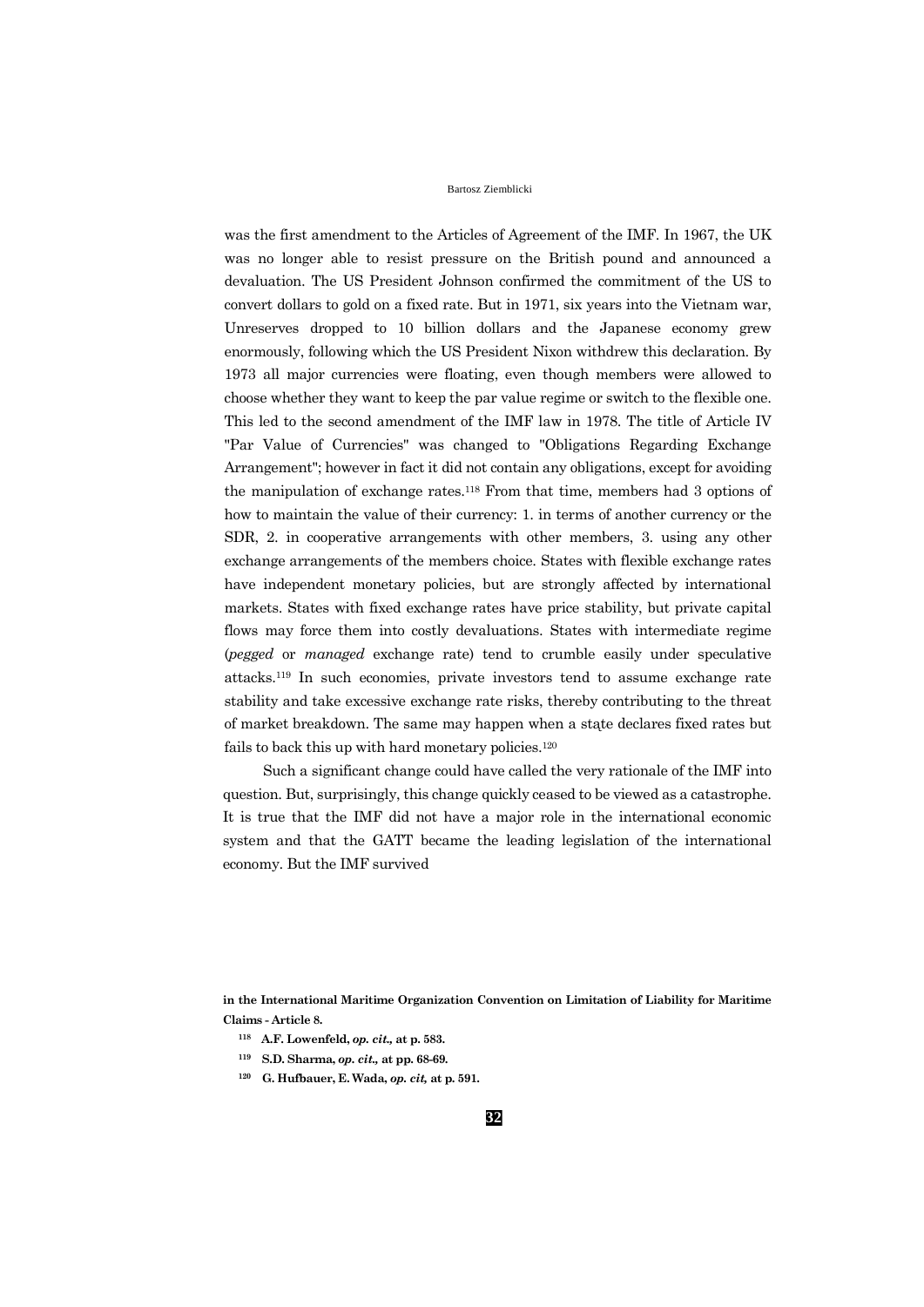and it proved useful in debt restructuring of the least-developed countries in the 1980s and in the transition of communist states into market economies in the 1990s.<sup>121</sup> The IMF did not engage in sponsoring long- term infrastructure projects, since this was the role of the World Bank, but it assisted states with loans. At the dusk of colonialism, former colonies joined the IMF and they could afford very low quotas, while their needs were huge.

According to Article V Section 3, members could draw up to 200% of their quotas, but Article V Section 4 provides that, in a crisis situation, the Fund could waive this limit and, in fact, the Fund regularly granted up to 4000 times state quotas.<sup>122</sup> Almost all borrowers were developing and emerging markets, and they treated the IMF as a lender of last resort. As long as they could, they borrowed money from private institutions, because the latter did not make lending conditional upon the adoption of any special economic policies. When a crisis got out of control, they turned to the IMF.<sup>123</sup> The IMF also played a major role in financial assistance for some of the most heavily populated states in the world, including Mexico (1982-1983 and 1994), Brazil (1982-1983 and 1998-1999), South Korea, Philippines, Thailand, Indonesia (1997- 1998), Russia (1996-1999) and Argentina (2000-2007).<sup>124</sup> But what is significant here is that, while so doing, the IMF evolved, step by step, from a strictly international monetary institution into an international economic institution, monitoring members' payment systems, banking and capital markets and financial policies. That was possible without any major reforms of the organization, given the broadly enumerated goals in Article I of the IMFs Articles of Agreement.<sup>125</sup>

### **4.1.4. The Cons of IMF as International Financial Supervisor**

The goals of the IMF are broad, yet they are limited. Its limited mandate remains its weakness. Another weakness is its voting mechanism.<sup>126</sup>

- **<sup>121</sup> R.M. Lastra,** *The International Monetary Fund...,* **at p. 507.**
- **<sup>122</sup> A.R Lowenfeld,** *op. cit.,* **at p. 586.**
- *<sup>123</sup> Ibid.,* **at p. 587.**
- **<sup>124</sup> For details see A.R Lowenfeld,** *op. cit.,* **at pp. 587-595.**
- **<sup>125</sup> R.M. Lastra,** *The International Monetary Fund...,* **at pp. 512-514.**
- **<sup>126</sup> Ch. Tietje, M. Lehmann,** *op. cit.,* **p. 675.**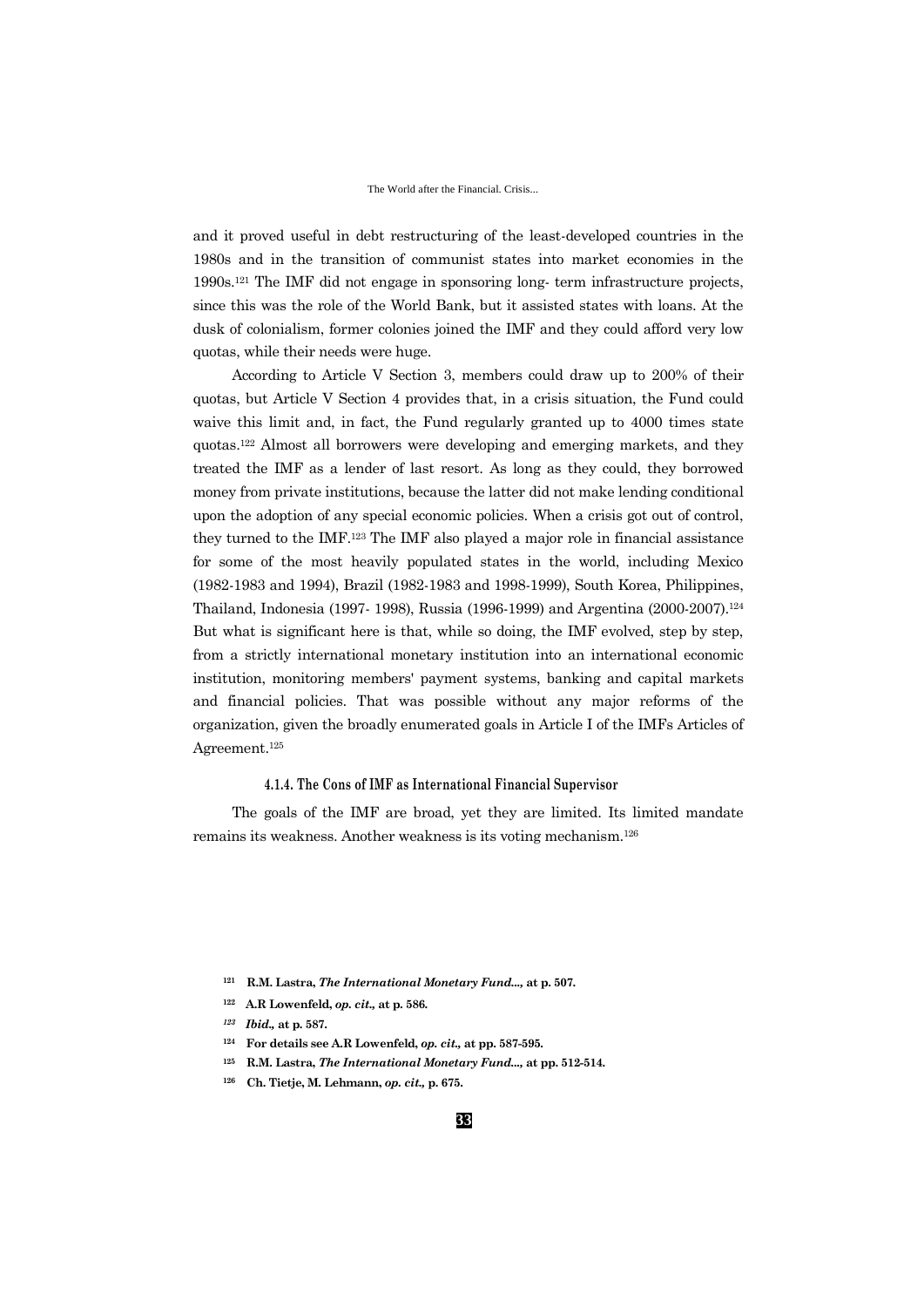The IMF Articles of Agreement already forbid the manipulation of exchange rates with the purpose of preventing balance of payments issues.<sup>127</sup> The problem is that the provisions of IMF law do not placed any specific obligations on its members, such as engaging in consultations, negotiations and dispute settlement.<sup>128</sup> Therefore, proving that a member violated Article XXVI Section 2 of the Articles of Agreement is highly unlikely. The system in which states are accountable to the IMF for their financial discipline, including strict supervision over private actors, goes even further beyond the current scope. For the foregoing reasons, the IMF is not reckoned with except for during times of crisis. Its early warnings could simply be disregarded.

Returning to the voting mechanism, one should bear in mind that the participation of states in decision-making is directly dependent upon their making financial contributions to the organizations budget. In other words: members buy their votes and rights. Unlike the WTO (or the United Nations), the IMF (along with the World Bank) is driven by real power of the economically strongest members and not by any formal power of all equal members.<sup>129</sup> Even though there is no veto, powerful actors such as the US or the EU can individually block any major decision.<sup>130</sup> What is also criticized is that the EU is not itself a member of the IMF, therefore the member states of the EU have separate Directors in the IMF. The result is that the EU has multiple Directors whereas the US has only one.<sup>131</sup> According to the calculations of Hector Torres, as of 2007, 28 countries with advanced economies, representing 14% of the worlds population, held 61% of the voting power both at the IMF and the World Bank.<sup>132</sup> States cannot contribute as much as they like, but the exact contribution amount is calculated by using very complicated formulas, which give absurd results. For example, until recently, Switzerland had a higher tariff than Brazil, Belgium and India.<sup>133</sup> This situation partially changed with the adoption of the Resolution on Quota and Voice reform

- **<sup>128</sup> E. Baltensperger, T. Cottier,** *op. cit.,* **at p. 935.**
- **<sup>129</sup> H.R. Torres,** *op. cit.,* **at p. 445.**
- **<sup>130</sup> A.F. Lowenfeld,** *op. cit.,* **at p. 577.**
- *<sup>131</sup> Ibid.*
- **<sup>132</sup> H.R. Torres,** *op. cit.,* **at p. 445.**
- *<sup>133</sup> Ibid.,* **at p. 447.**

**<sup>127</sup> Article IV Section l(iii) of the IMF Articles of Agreement.**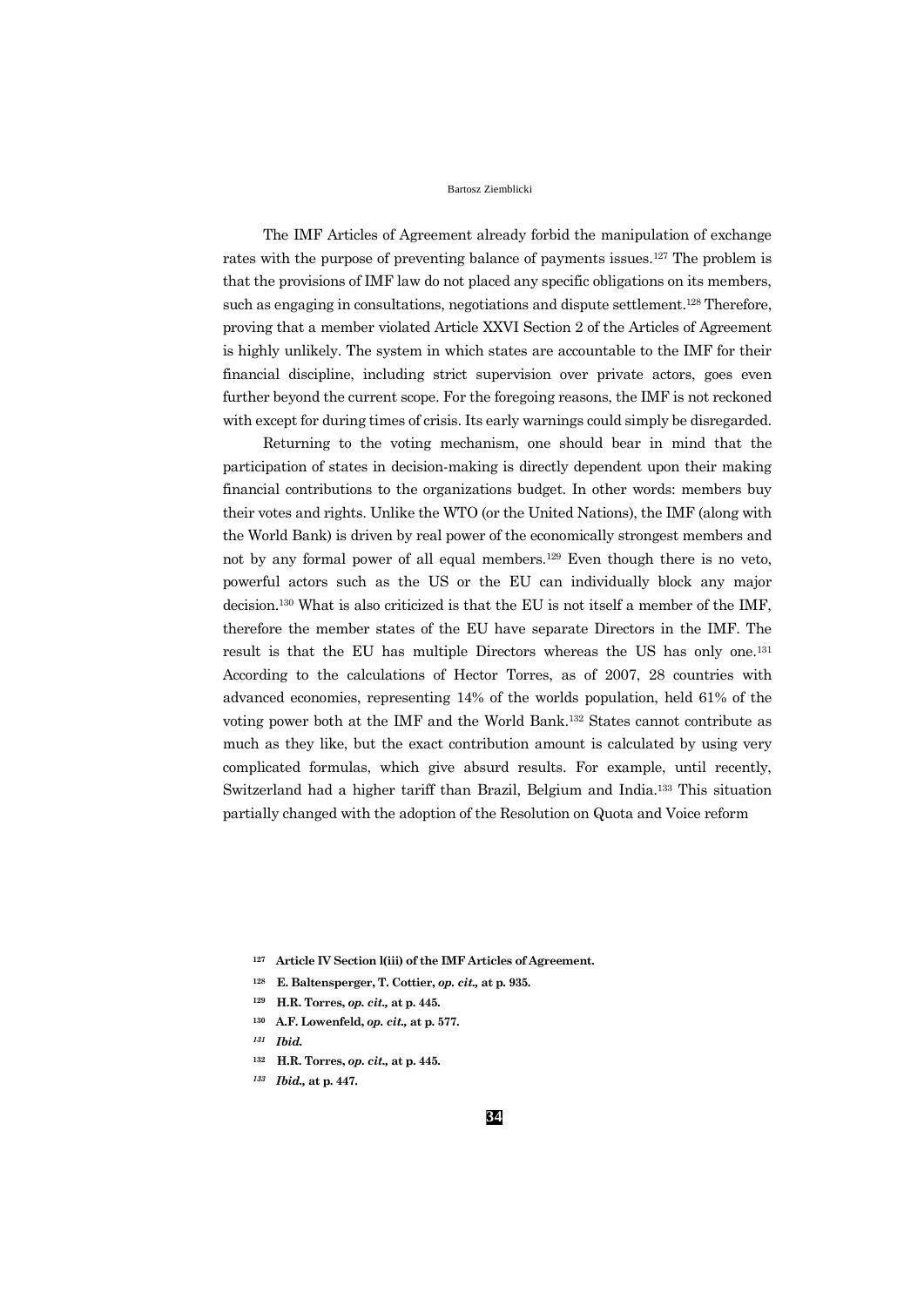at the International Monetary Funds  $61<sup>st</sup>$  Annual Meeting in Singapore in 2008.<sup>134</sup> It is worth mentioning that states' access to the IMF's resources also relies on their contributions. As a consequence, the developing states, which usually need assistance the most, cannot draw much on a regular basis, but borrow money beyond their annual limit and therefore with greater costs.<sup>135</sup> Ultimately, the costs of the functioning of the IMF (where salaries are annually indexed and benefits are first class) are borne by the developing countries taxpayers.<sup>136</sup> The contribution of the borrowers to the IMF's budget rose from 29% in 1980 to 71% in 2000.<sup>137</sup> With this in mind, one may consider the current voting system to be dysfunctional.

Another controversy is tying the conditionality of financial assistance from the IMF, which undermines confidence in democracy (the IMF decides about the distribution of the financial help).<sup>138</sup> A state in need sends a Letter of Intent to the Fund, signed by the Minister of Finance of the Central Bank Governor, which presents proposed policies. Such letters are usually not discussed within national parliaments. Even though breaching policies presented in the Letter does not constitute a breach of international law and does not give rise to the penalties provided for in Articles XXVI Section 2(a-c) of the Articles of Agreement, it may effectively preclude a state from drawing more money from the Fund in the future.<sup>139</sup> In order to make the borrowing process more flexible, during the consideration of the Letter, the state may borrow unconditionally a smaller amount of money by using *stand-by arrangements.<sup>140</sup>*

Furthermore, the financial capacity of the IMF to fulfil the task is questionable. The IMF's incomes come from interests on loans. During times of economic prosperity, when states do not need loans, the IMF generates a deficit. Such a situation took place for example in 2007, when

**<sup>134</sup> The official website of the IMF, <http://www.imf.org/external/np/exr/facts/quotas>. htm [last accessed on 30.11.2013].**

**<sup>137</sup> N. Woods, D. Lombardi,** *Uneven patterns of governance: how developing countries are represented in the IMF,* **'Review of International Political Economy', 2006, vol. 13, no 3, p. 480, p. 498.**

**<sup>139</sup> A.F. Lowenfeld,** *op. cit.,* **at p. 580.**

**<sup>135</sup> H.R. Torres,** *op. cit.,* **at p. 450.**

*<sup>136</sup> Ibid.,* **at p. 452.**

**<sup>138</sup> H.R. Torres,** *op. cit.,* **at p. 448.**

*<sup>140</sup> Ibid.*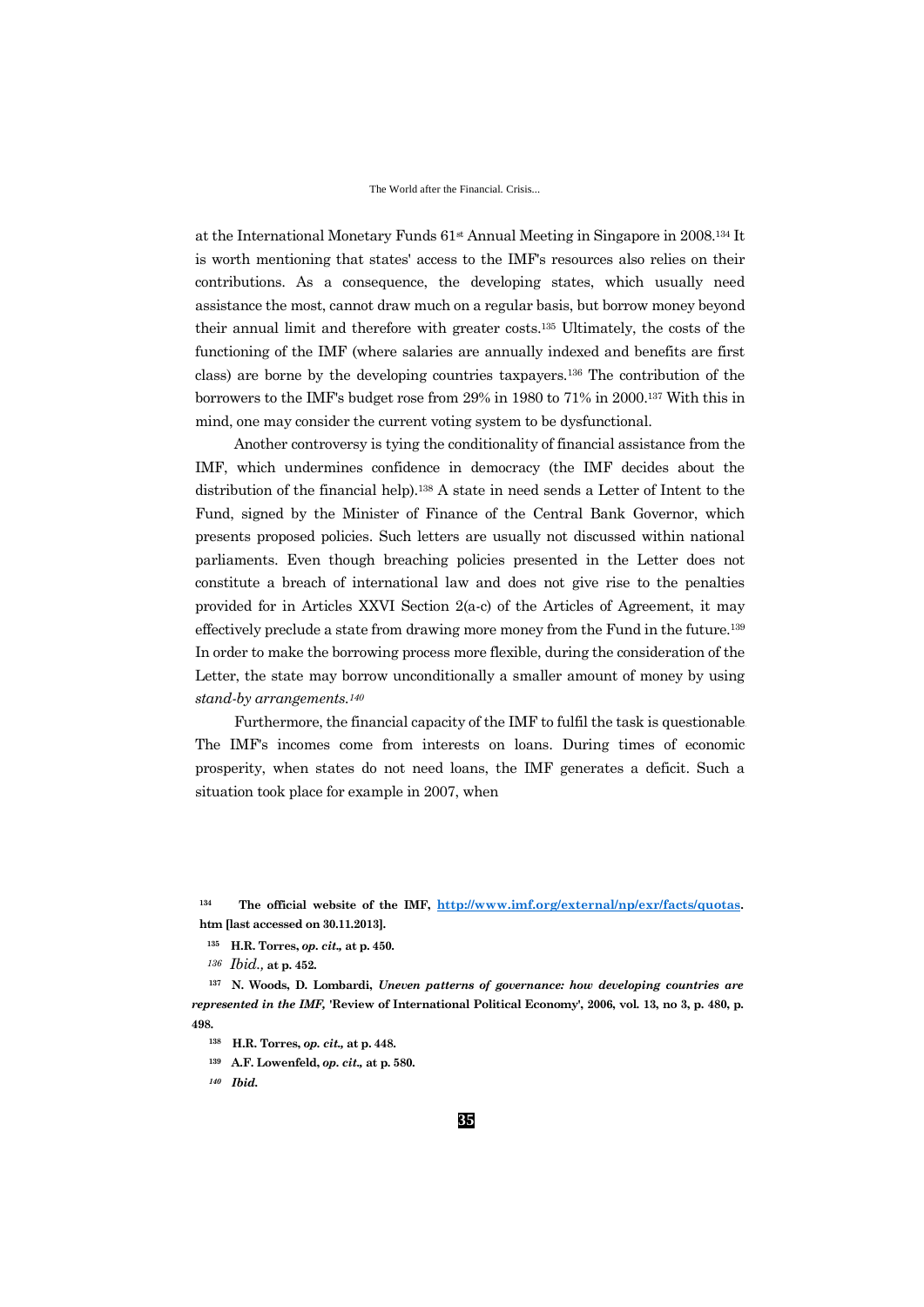the organizations balance was -17% and dropping. It was the crisis of 2007-2009 that saved the IMF from the danger of insolvency.<sup>141</sup>

The public cost of banking panic is so huge that governments establish central banks with the role of lender-of-last-resort. An analogous institution is desirable at the international level. But the resources of the IMF are very small compared to private global capital flows. Furthermore, the IMF is unable to react freely (it cannot issue currencies) nor quickly (it requires members' approval and borrowing agreement). Obviously the IMF, when acting, must distinguish between non-liquid and insolvent states, so that it assists temporarily non-liquid but solvent states (with loans containing penalty rates, when private actors are unwilling to lend).<sup>142</sup>

The IMF possesses institutional resources, administrative capacity, worldwide membership, broad experience and technical competence to coordinate global crisis management.<sup>143</sup> It could be not only the lenderof-last-resort but also the international financial supervisor. However, the IMF is not ready to take on new assignments without strengthening and broadening its mandate. Other obstacles include its voting mechanism, democratic deficit and limited resources. Some changes may be possible under the existing Articles of Agreement, whereas others may require the amendment thereof.

## **4.2. The WTO**

## **4.2.1. The Birth and Evolution of the GATT/WTO**

The WTO is not a traditional Bretton Woods institution. Its predecessor, the GATT, was simply a treaty which eventually was used to replace the International Trade Organization, which in turn never really came to exist. While the Bretton Woods institutions dealt with states' macro-economic policies to sustain stability in the international financial system, the GATT's focus was on sector-specific trade policies.<sup>144</sup>

Since their establishment, the IMF and the World Bank have been provided with a considerable staff. The GATT struggled with insufficient

- **<sup>141</sup> H.R. Torres,** *op. cit***at p. 451.**
- **<sup>142</sup> S.D. Sharma,** *op.* **cit., at p. 60.**
- *<sup>143</sup> Ibid.,* **at p. 51.**
- **<sup>144</sup> D. Ahn,** *op. cit.,* **at p. 6.**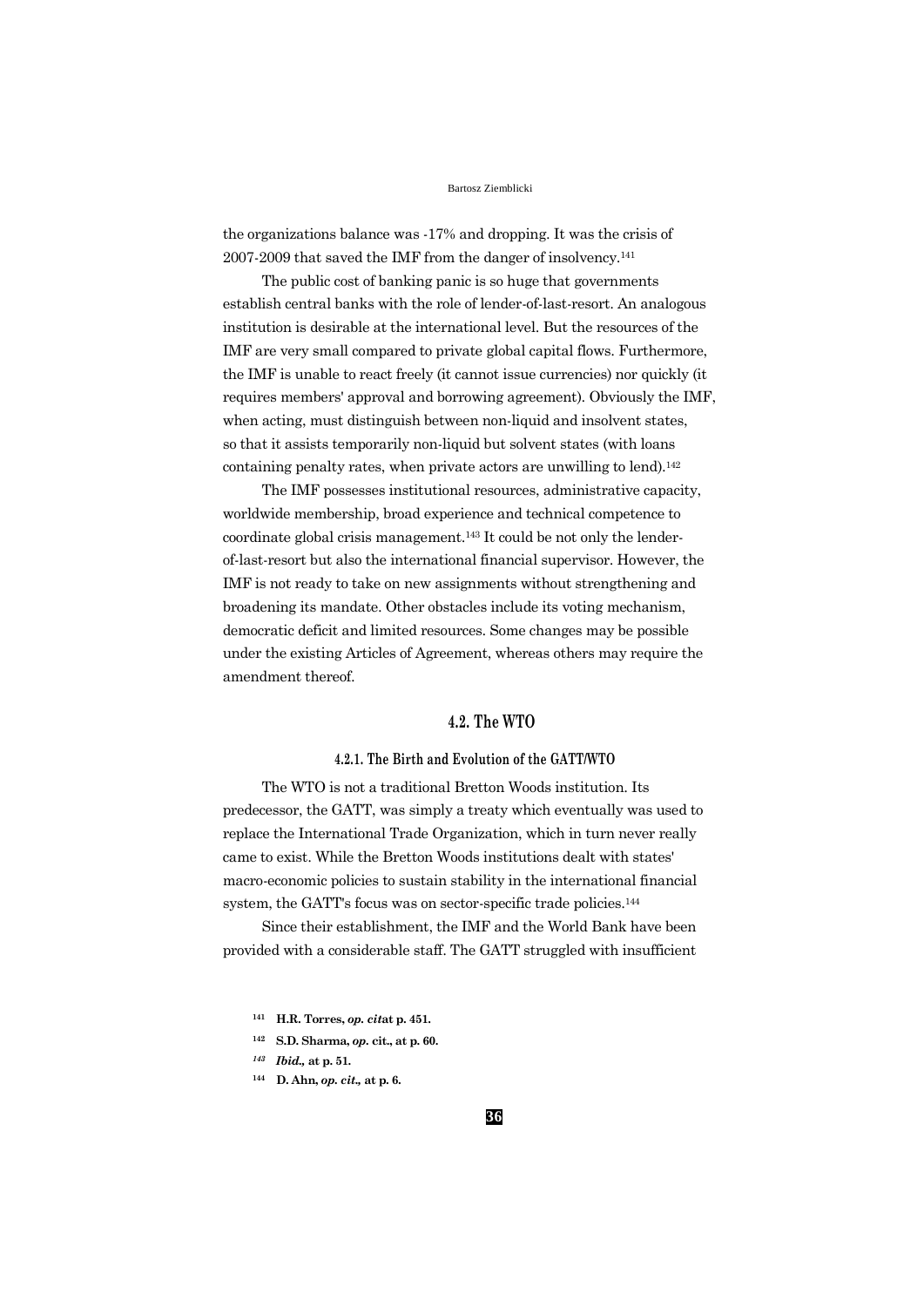human resources at least until 1968, when the US Congress granted permanent contributions to the organization. In the 1970s, when financial international relations were sharply modified by the freeing of exchange rates, the trade world made great progress by concluding the most ambitious round of negotiations thus far - the Tokyo Round.145 Between 1980-1995, the economy was repeatedly tormented by financial crises. The international community, with the USA and the IMF taking the lead, effectively handled the recovery. But the international financial system remained fragmented, complex, multi-dimensional and resourceoriented. At the same time, in the trade world the community came to the conclusion that its time to introduce even harder law - a rule-based system with juridical function in a single undertaking. So the World Trade Organization was established.<sup>146</sup>

The GATT began as the little brother of the IMF and the World Bank. It seems, though, that the WTO is now the tent-pole holding up the international economic system, in which the two other pillars are showing signs of distress.<sup>147</sup> The objective of the world trading system was the liberalization of commerce, and of the world financial system - the stabilization of markets.<sup>148</sup> Over the last decades, the former has functioned well, whereas the latter has failed on multiple occasions.

### **4.2.2. The Functioning of the WTO**

In contrast to the Great Depression of 1930s, the global financial crisis of 2007-2009 did not result in states adopting extensive protectionist measures. This fact significantly softened the repercussions of the crisis and the WTO takes the credit for this.<sup>149</sup> That is not to say that everything went smoothly. One thing to remember is that the US adopted the American Recovery and Reinvestment Act, which prohibited state and local governments from receiving federal aid for public works (an unprecedented 787 billion dollars), unless the goods used for those works were manufactured in the USA. This situation exposed how little other

- **<sup>145</sup> R. M. Gadbaw, op.** *cit.,* **at p. 559.**
- *<sup>146</sup> Ibid.,* **at p. 562.**
- *<sup>147</sup> Ibid.,* **at p. 572.**
- **<sup>148</sup> G. Hufbauer, E. Wada,** *op. cit.,* **at p. 567.**
- **<sup>149</sup> E. Baltensperger, T. Cottier,** *op. cit.,* **at p. 926.**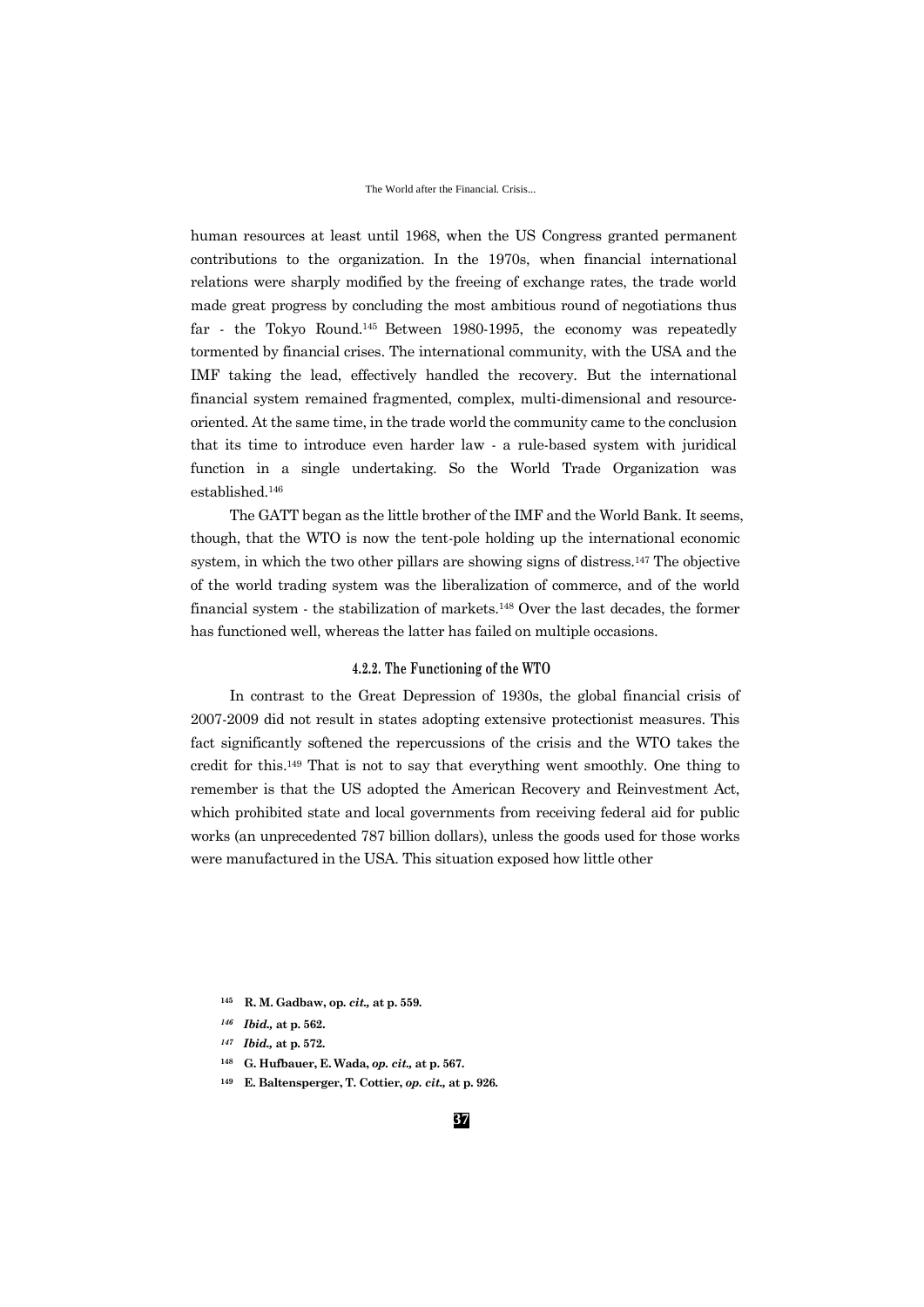states may rely on the USA during times of crisis,<sup>150</sup> not to mention that some experts claimed that it was illegal under the WTO regulations.<sup>151</sup>

The juridical and rule enforcement side of the WTO seems to work very well. However, rule making and legislation malfunction. In the times of GATT, eight rounds of negotiations were conducted. In the WTO - none. The organization is unable to reform. If this situation continues, the WTO will shortly be obsolete, which may encourage its members to turn to regional economic organizations. It will become inefficient in the face of modern challenges, just as financial law did.

Obviously, the Bretton Woods institutions do influence trade.

Article I of the IMFs Articles of Agreement sets facilitating of the expansion and balanced growth of international trade as one of the purposes of this organization. So does Article I of the IMRD Articles of Agreement. In practice, for example, exchange rates affect the calculation of dumping margins and subsidy impact.

The predictable, transparent, reliable and rule-based trading system of the WTO may transpire to be insufficient to keep international trade running when unforeseen changes in exchange rates completely alter the conditions for competition. The global economy can function well only when both branches of international economic law are properly designed and enforced. Does that imply that the WTO should be responsible for supervision over both branches?

### **4.2.3. The Pros of the WTO as International Financial Supervisor**

The WTO's law is shaped in a completely different way than the law of the IMF. It is namely designed to regulate relations between member states. The WTO does not intervene to support states in crisis, nor does it promote specific trade policies. The IMF's law, on the other hand, regulates relations between the organization and its members, so the IMF plays an active role during times of financial crises.<sup>152</sup>

**<sup>150</sup> S. Charnovitz,** *op. cit.,* **at p. 752.**

**<sup>151</sup> J. Bhagwati,** *Defending an Open World Economy,* **[in:] T.L. Anderson, R. Sousa (eds.), 'Reacting to the Spending Spree: Policy Changes We can Afford', Hoover Institution Press, Stanford 2009, at pp. 141-144.**

**<sup>152</sup> E. Baltensperger, T. Cottier,** *op. cit.,* **at p. 933.**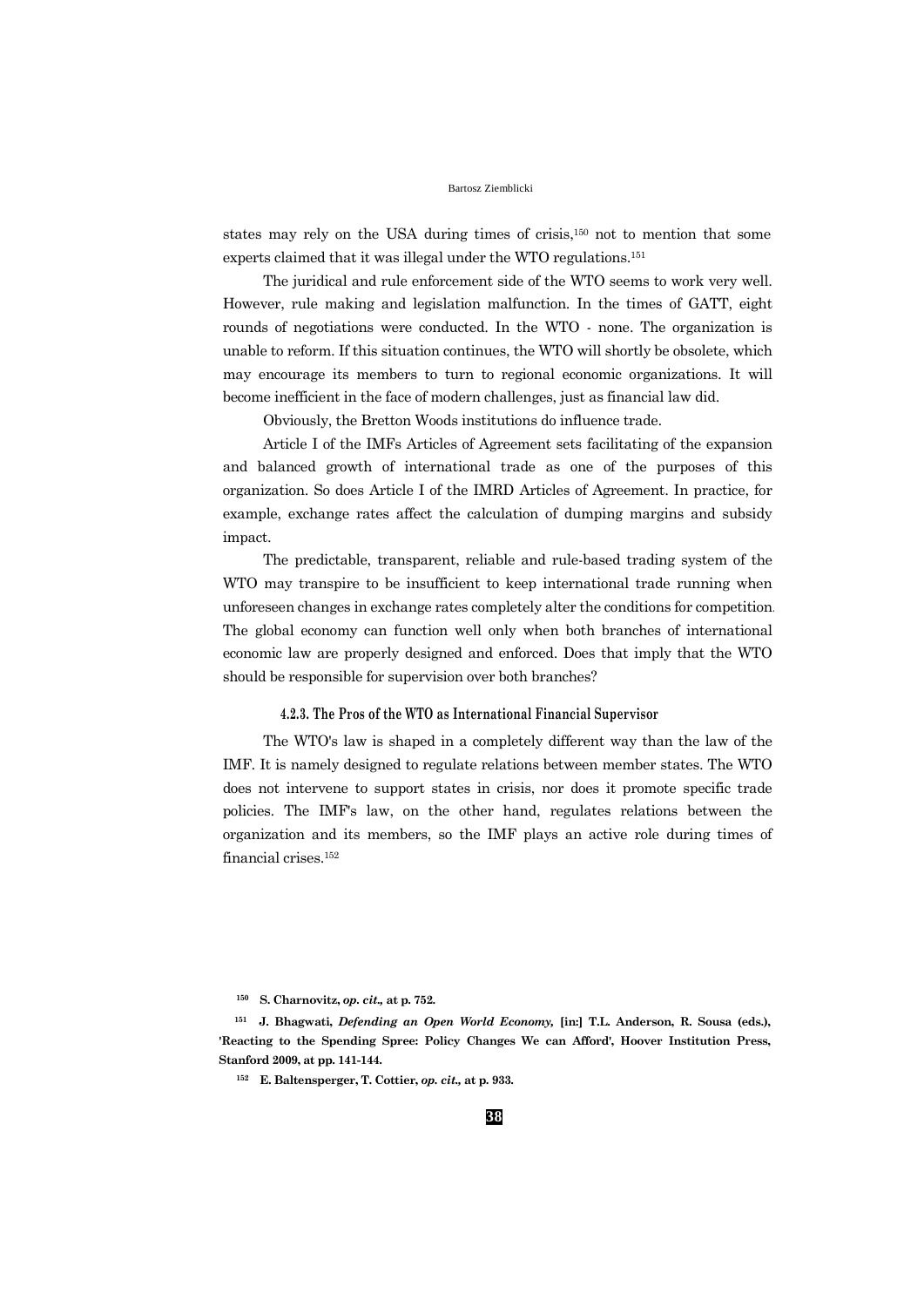#### The World after the Financial. Crisis...

A. Charnovitz explains, the WTO is focused on fighting government failure and not market failure. This is why it deals with subsidies, tariffs and non-tariff barriers, but not with labour markets, antitrust law, environmental protection or financial markets.<sup>153</sup> The attractiveness of the WTO is that it provides hard law and the accountability of governments, given its effective dispute settlement mechanisms.

As a consequence of the great crisis, which began after the fall in stock prices in the USA in September 1929, the US Congress passed in 1930 the Smoot-Haley Tariff Act, which erected enormous tariff barriers on imported goods. As mentioned above, it effectively reduced both the value and the volume of international trade with the US by  $50\%$ .<sup>154</sup> In contrast, the 2007-2009 crisis resulted in almost no decline in international trade caused by government intervention.<sup>155</sup> On the contrary, international trade is perceived as one of the factors which helped to limit the effect of financial breakdown.<sup>156</sup>

Among the reasons why the WTO performed so well, various experts offer the following157: 1. a rule-oriented approach which guarantees predictability and stability, 2. rules serving the overall public interest (reciprocity, the ability to start a case when benefits are nullified or impaired), 3. an efficient dispute settlement system and enforcement, 4. hard law which prevents governments from yielding to domestic pressure for protectionism, 5. its universal character (153 members comprising over 90% of world trade and 90% of the worlds population; covering virtually any measure regulating trade and including non-violation complaints), 6. transparency (mandatory disclosure of information), and 7. consensus-based decision making (even though it hinders amending WTO law), which collectively provide great legitimacy.

The WTO already regulates trade in financial services included in the GATS, the Annex on Financial Services attached to the GATS, and the

**<sup>153</sup> S. Charnovitz,** *op. cit.,* **at p. 754.**

**<sup>154</sup> R. M. Gadbaw,** *op. cit.,* **at p. 554.**

**<sup>155</sup> See B. Ruddy,** *The Critical Success of the WTO: Trade Policies of the Current Economic Crisis,* **'Journal of International Economic Law' 2010, vol. 13, no 2, p. 475.**

**<sup>156</sup> See S.J. Evenett, B.M. Hoekman, O. Cattaneo (eds.),** *Effective Crisis Response and Openness: Implications for the Trading System,* **Washington DC: World Bank and Center for Economic and Policy Research 2009, at p. 5.**

**<sup>157</sup> See R. M. Gadbaw,** *op. cit,* **at pp. 568-572.**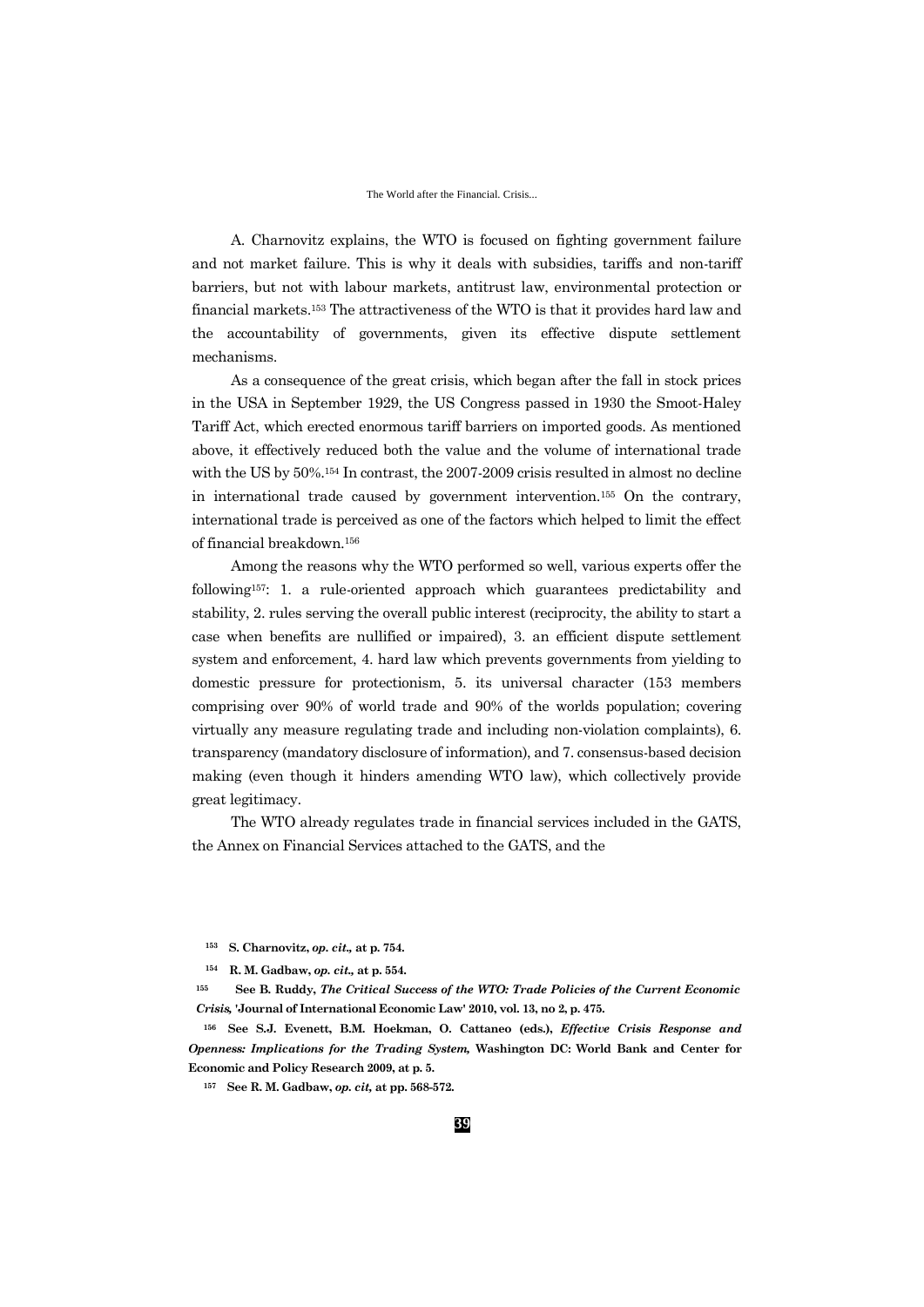Understanding on Commitments in Financial Services, which is optional.158 The GATS is *lex generalis*, whereas the latter two are *lex specialis.<sup>159</sup>* The GATS applies to all kinds of services, but the opening of markets also depends on specific commitments of states in which limitations to market access and national treatment are present.<sup>160</sup> (see art. XVI, XVII, XX).

The core commitments in the GATS are: 1) most-favoured-nation treatment (Article II), national treatment (Article XVII), market access (Article XVI) and transparency (Article III).<sup>161</sup> Unlike goods, many aspects of trade in services are flexible, discretionary and non-quantifiable.162 But unlike the Basel Committee and the IOSCO, the GATS does not set substantive regulatory standards. It merely creates a framework for national regulatory regimes.<sup>163</sup> WTO members retain the right to pursue national policy objectives (arts. XIV, II, XVII and VI).

### **4.2.4. The Cons of WTO as International Financial Supervisor**

The prohibition on export subsidies, regulated in the WTO Agreement on Subsidies and Countervailing Measures (SCM), worked well during the recent crisis, but the prohibition on import-substitutions subsidies (countervailing duties) and especially domestic subsidies did not prove to be as successful.<sup>164</sup> As regards export subsidies, the complaining member need not prove any adverse effects. Since SCM covers trade in goods and not in services, certain experts estimate that approximately \$9.8 trillion of the \$12 trillion in federal crisis relief in the USA was provided to services.<sup>165</sup> This is merely an example of the weaknesses in the functioning of the WTO.

**<sup>158</sup> E.H. Leroux,** *Trade in Financial Services under the World Trade Organization,* **'Journal of World Trade' 2002, vol. 36, no 3, p. 413, at p. 414.**

- **<sup>159</sup> R. Bismuth,** *op. cit.,* **at p. 493.**
- *<sup>160</sup> Ibid.,* **at p. 494.**
- **<sup>161</sup> M. Bagheri, Ch. Nakajima,** *op. cit.,* **at p. 516.**

**<sup>162</sup> J. Cooke,** *The Emergence of Domestic Regulation as a Focal Issue in the GATS 2000 Service Negotiations,* **International Trade and Regulation 2000, vol. 6, no 5, p. 141, at p. 142.**

**<sup>163</sup> M. Bagheri, Ch. Nakajima,** *op: cit.,* **at p. 524.**

**<sup>164</sup> G.N. Horlick, RA. Clarke,** *WTO Subsidies Discipline during and after the Crisis,* **'Journal of International Economic Law' 2010, vol. 13, no 3, p. 859, at p. 859 ff.**

**<sup>165</sup> G. Hufbauer, L. Rubini, Y. Wong,** *Swamped by Subsidies: Averting a US-EU Trade Was after the Great Crisis,* **Policy Note, 24.7.2009.**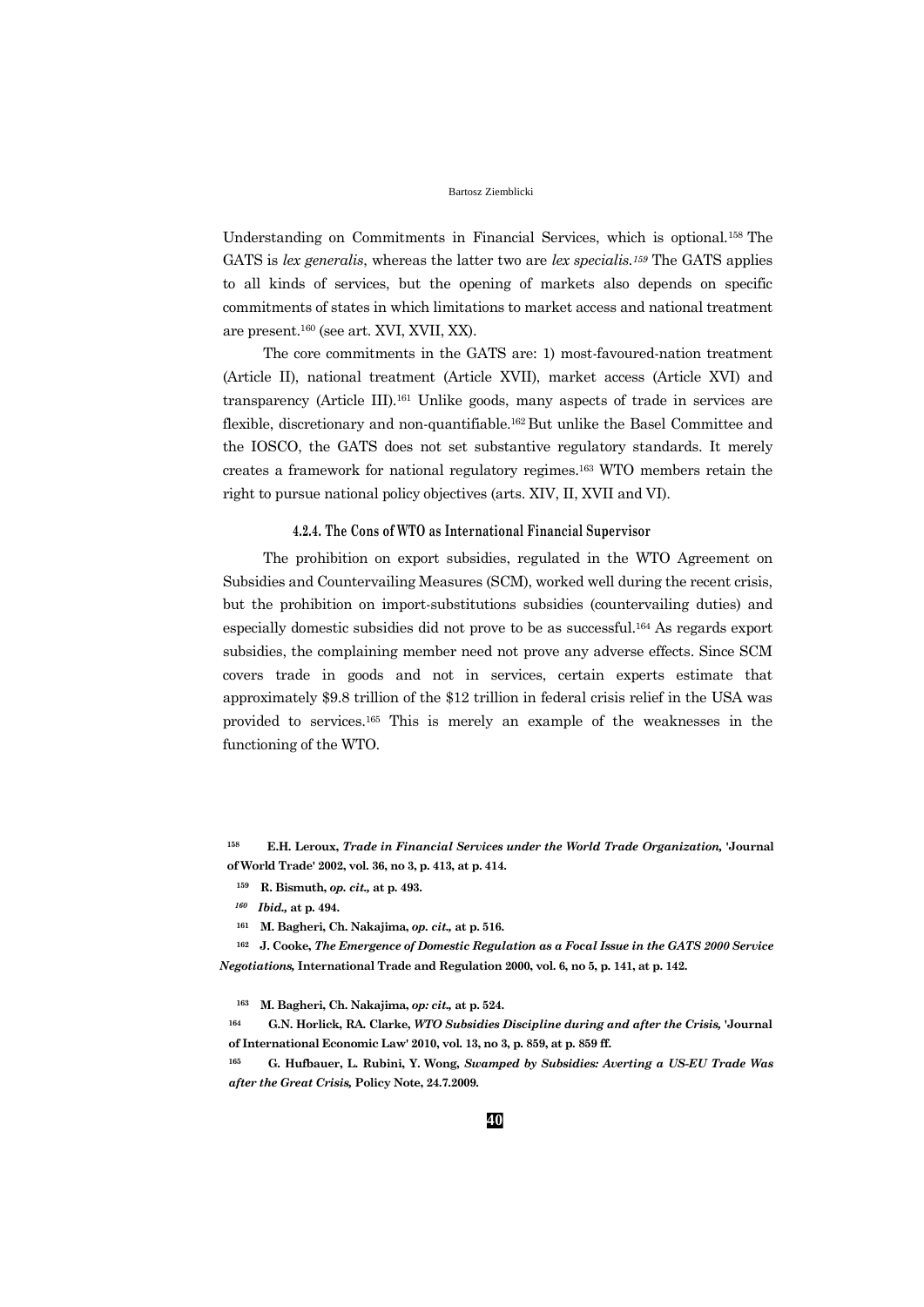The GATS, similarly to other trade agreements, does not regulate micro prudential rules. Furthermore, the Financial Services Annex excludes the activities of central banks, social security systems and governmental financial resources from the scope of the GATS.<sup>166</sup>

The WTO law supervisory model is based on mutual monitoring by member states. This structure may not necessarily fit financial relations because, unlike trade relations, the risk exists in financial relations that governments create requirements that are too soft on private actors, rather than being too harsh. The purpose is different (stability instead of liberalization) and therefore the mechanisms must also be different.

But the most important problem is that the WTO's expertise in finance is insufficient for it to assume the supervisory task. As mentioned above, whenever it requires assistance in this regard, it turns to the IMF. Of course, its resources can be reinforced. However, it seems more reasonable to adjust a financial organization to fulfil supervisory obligations over finances rather than fundamentally change a trade organization.

## **4.3. Other Candidates**

### **4.3.1. The World Bank**

The International Bank for Reconstruction and Development (IBRD) is the original branch of the World Bank, created at the Bretton Woods Conference in 1944. It specializes in near-market-rate lending *(hard lending)* to mostly middle-income countries. The International Development Association (IDA) is the concessional lending arm of the Bank. Established in 1960, it provides grants and interest-free loans *(soft lending)* to the poorest countries.<sup>167</sup> The World Bank and IMF lending are complementary: when a country participates in an IMF program, it receives more World Bank lending.<sup>168</sup> It creates a valuable alternative financing stream during periods of financial stress.

**<sup>167</sup> M.S. Winters,** *The World Bank and the Global Financial Crisis: The Reemergence of Lending to Middle-Income Countires,* **'Whitehead Journal of Diplomacy and International Relations' 2011, vol. 12, no 2, p. 57, at p. 59.**

**<sup>166</sup> P. Delimatsis, P. Sauve,** *op. cit.,* **at p. 848.**

*<sup>168</sup> Ibid.,* **at p. 62.**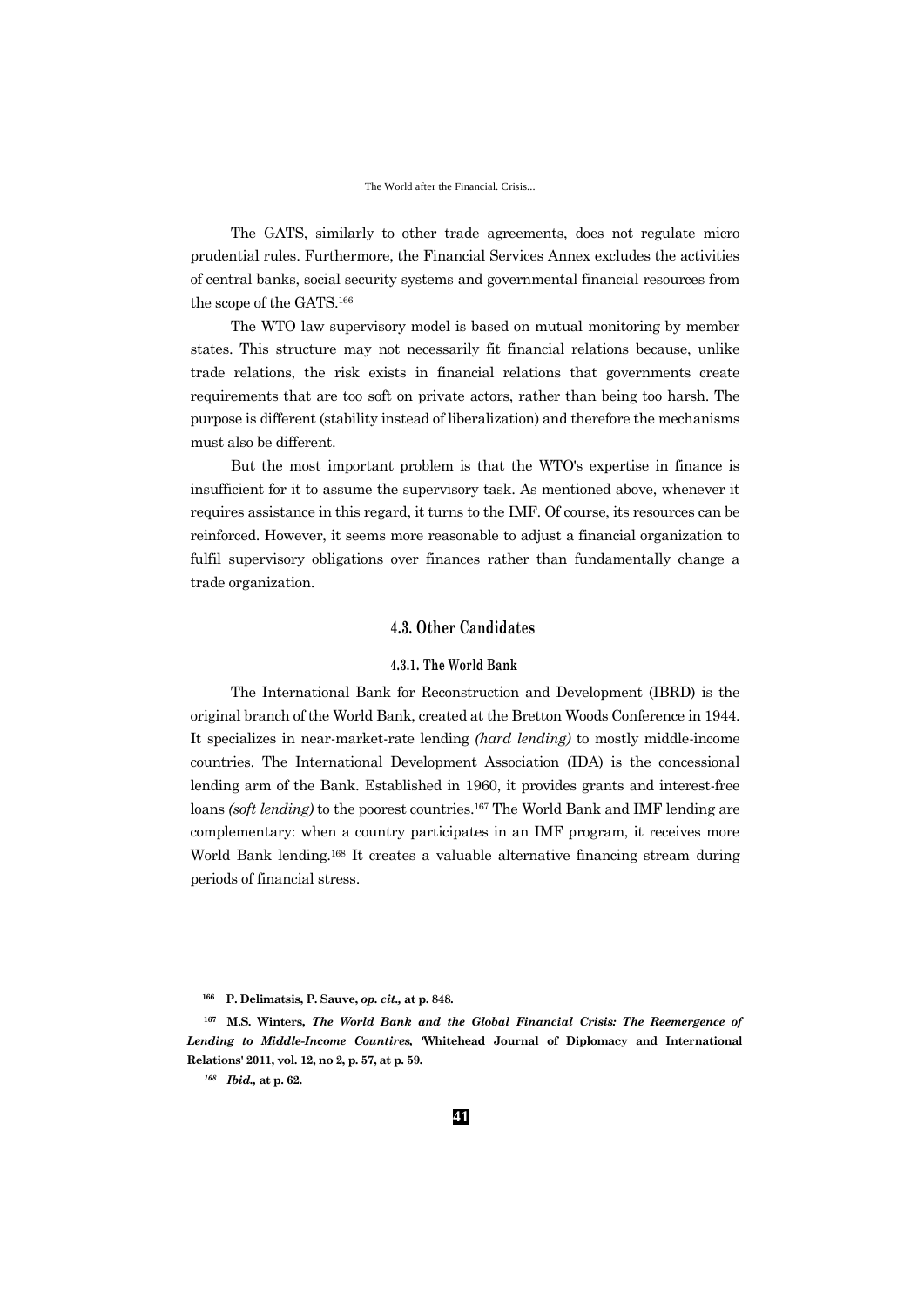The World Bank also includes the International Finance Corporation, created in 1956. It provides liquidity support to businesses. But IFC lending grew little during the crisis period, therefore its role is not $\wedge$  significant in fighting crises.<sup>169</sup>

Prior to the collapse of the Lehman Brothers, the world already dealt with twin minor economic crises in 2008 - the food and fuel prices crises. In July 2008, the price of oil reached \$126 per barrel, meaning that the price had more than doubled in a one year.<sup>170</sup> It must be noted, that the World Bank contributed to fighting the financial crisis. It responded by significantly increasing lending, mostly to middle-income countries, which some experts consider to be the most appropriate behaviour under the circumstances, since those countries were more vulnerable than poor countries to the potential fallout from the financial crisis.<sup>171</sup> This financing contributed to economic stability in these countries. Importantly, the World Bank will receive financial benefits from such loans over the next two decades and those benefits will be passed along to the poorer countries from the IDA.

Even though the World Bank is a Bretton Woods institution, it is not even taken into account by experts as a potential candidate for international financial supervisor. The reason is that it does not fit the mission in any dimension. It has been established to assist the economic development of states by lending them money. Its borrowers are developing and the least-developed countries.<sup>172</sup> But as experience shows, world financial crises occur when there is financial turmoil in the most developed economies. Both great crises (in the 1930s and during 2007-2009) were initiated by market collapses in the US. The World Bank neither monitors nor supports rich countries. It may however, as mentioned above, play an important role in fighting crises by providing an alternative stream of funding to states in need.

*<sup>172</sup> See* **D.D. Driscoll,** *The IMF and the World Bank. How Do They Differ?,* **available at <http://www.imf.org/extemal/pubs/ft/exrp/differ/differ.htm> [last accessed on 30.11.2013].**

*<sup>169</sup> Ibid.,* **at p. 64.**

*<sup>170</sup> Ibid.,* **at p. 57.**

*<sup>171</sup> Ibid.,* **at p. 58 and 63.**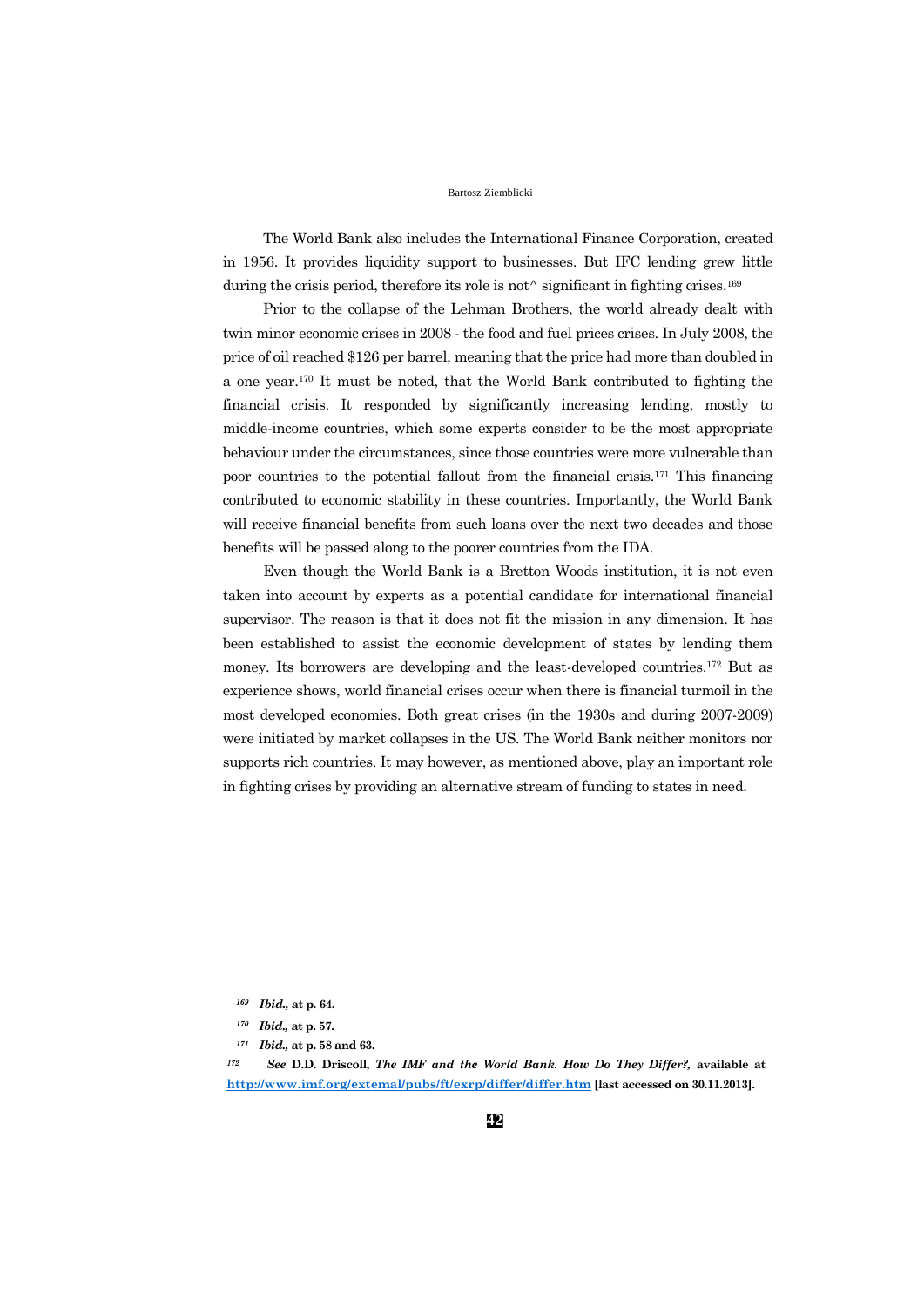The World after the Financial. Crisis...

### **4.3.2. The G8 and G20**

The G8 is an economic forum which originated with a 1975 summit hosted by France and attended by representatives of six governments (G6 at that time). Currently, it brings together representatives of eight governments: France, Germany, Italy, Japan, the United Kingdom, the United States, Canada and Russia. They discuss problems facing the global economy, such as food and energy shortages. Its relevance is declining and its members are no longer the worlds largest economies, since China has surpassed all of them except for the United States, and India and Brazil have already surpassed some of them. The G8 is not an international organization - it has no staff, no budget and no particular legal instruments to iiifluence other states' policies. For these reasons alone it cannot be considered to be a candidate for an international supervisor of any kind.

The decline of the G8 has been accompanied by the rise of the G20. This group was formally initiated in 1999 and its summits are attended by the members' ministers of finance and central bank governors, but also by heads of states or heads of governments. Its mandate is more specific than that of the G8 - the G20 is focused on international financial stability. It is a very politically influential forum but, as with the G8, it is not an international organization.

In June 2010 both groups (G8 and G20) issued declarations (the Muskoka Declaration<sup>173</sup> and the Toronto Summit Declaration<sup>174</sup> respectively), expressing their will to strengthen the international financial system. Neither of them contains any relevant substantive provision on their commitments, in particular regarding state responsibility and liability for trans-boundary financial pollution and on the creation of new laws.<sup>175</sup>

**<sup>173</sup> Available at [http://www.whitehouse.gov/sites/default/files/g8\\_muskoka\\_](http://www.whitehouse.gov/sites/default/files/g8_muskoka_) declaration.pdf [last accessed on 30.11.2013].**

**<sup>174</sup> Available at <http://www.g8.utoronto.ca/g20/2010/to-communique.html> [last accessed on 30.11.2013].**

**<sup>175</sup> S. Charnovitz,** *op. cit.,* **at p. 757.**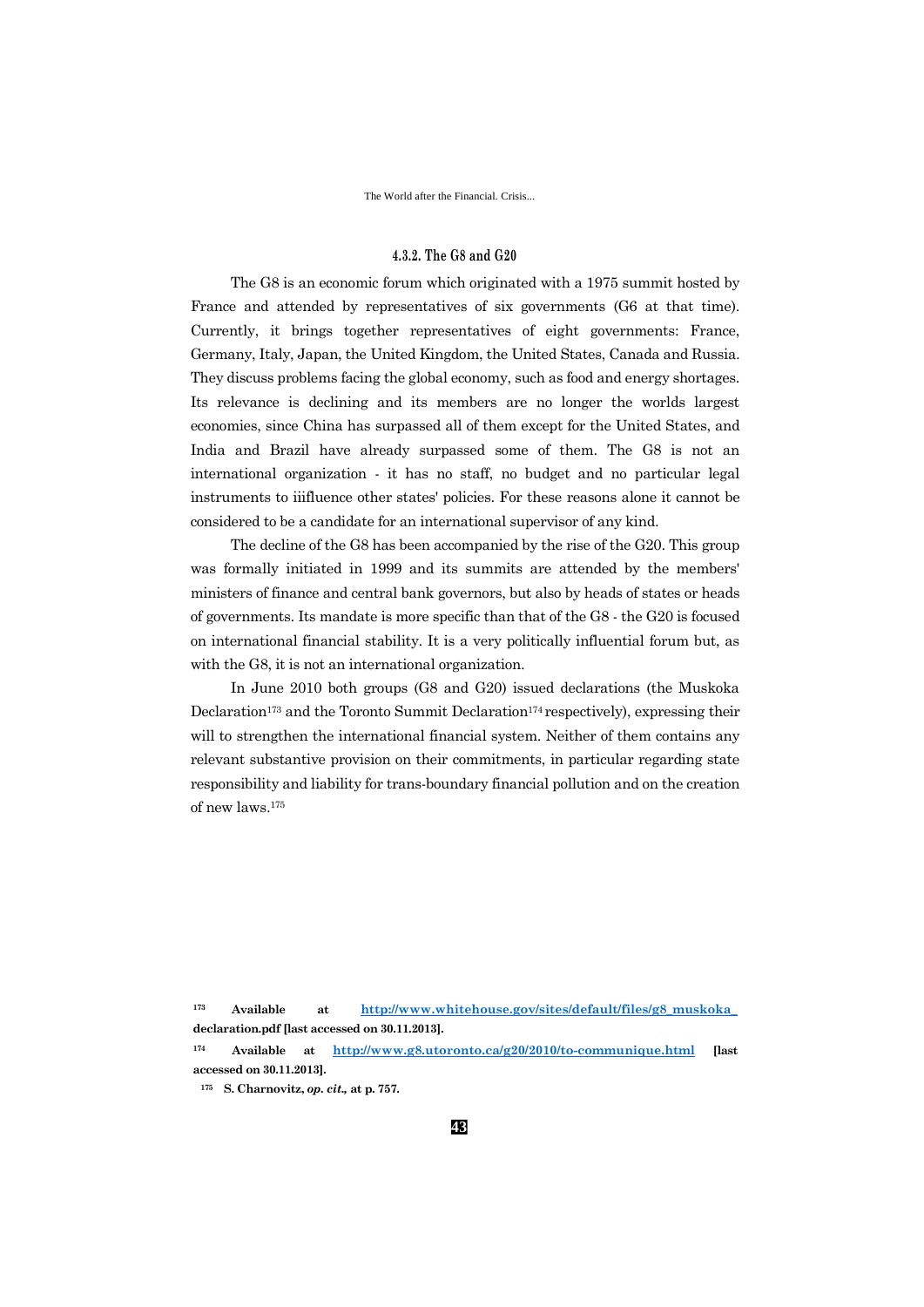## **4.3.4. The Financial Stability Board**

A Similar, but more institutionalized, body is the Financial Stability Board. It was first established as the International Stability Forum in 1999, following the Asian financial crisis of 1997. It was composed of finance ministers, central bank governors and domestic supervisory authorities of the G7 and some other states (Netherlands, Australia, China). Its mandate was to facilitate discussion and co-operation on the supervision and surveillance of financial institutions, transactions and events. After the crisis of 2007-2009, the Financial Stability Forum was replaced in April 2009 in London by the Financial Stability Board. Compared to its predecessor, both its member numbers and its mandate have been extended. It now includes all G-20 countries, which still hardly makes it universal. But the dominant strategy remained soft-law oriented, therefore the institution continues to be more power-driven than based on the rule of law. It only plays a consulting role and focuses on microprudential issues and cannot be considered to be an effective surveillance tool of international financial stability.<sup>176</sup>

### **4.3.5. The OECD**

The Organization for Economic Co-operation and Development (OECD) originated in 1948 as the Organization for European Economic Co-operation (OEEC) to help administer the Marshall Plan. In 1961, the OEEC was transformed into the OECD and its mandate was extended to non-European states. Currently the organization consists of 34 states, amongst which almost all are developed countries (Europe, North America and Australia). Its focus is to stimulate economic progress and world trade. It is a forum of countries committed to democracy and the freemarket economy, providing a platform to compare policy experiences, seek answers to common problems, identify good practices and co-ordinate the domestic and international policies of its members. The organizations structure includes a Secretariat, a Council, Substantive Committees and special bodies. Its limited mandate (focused on trade), limited resources (in terms of budget and staff) and, above all, its limited membership

**<sup>176</sup> G. Hufbauer, D.D. Xie,** *op. cit.,* **at p. 952.**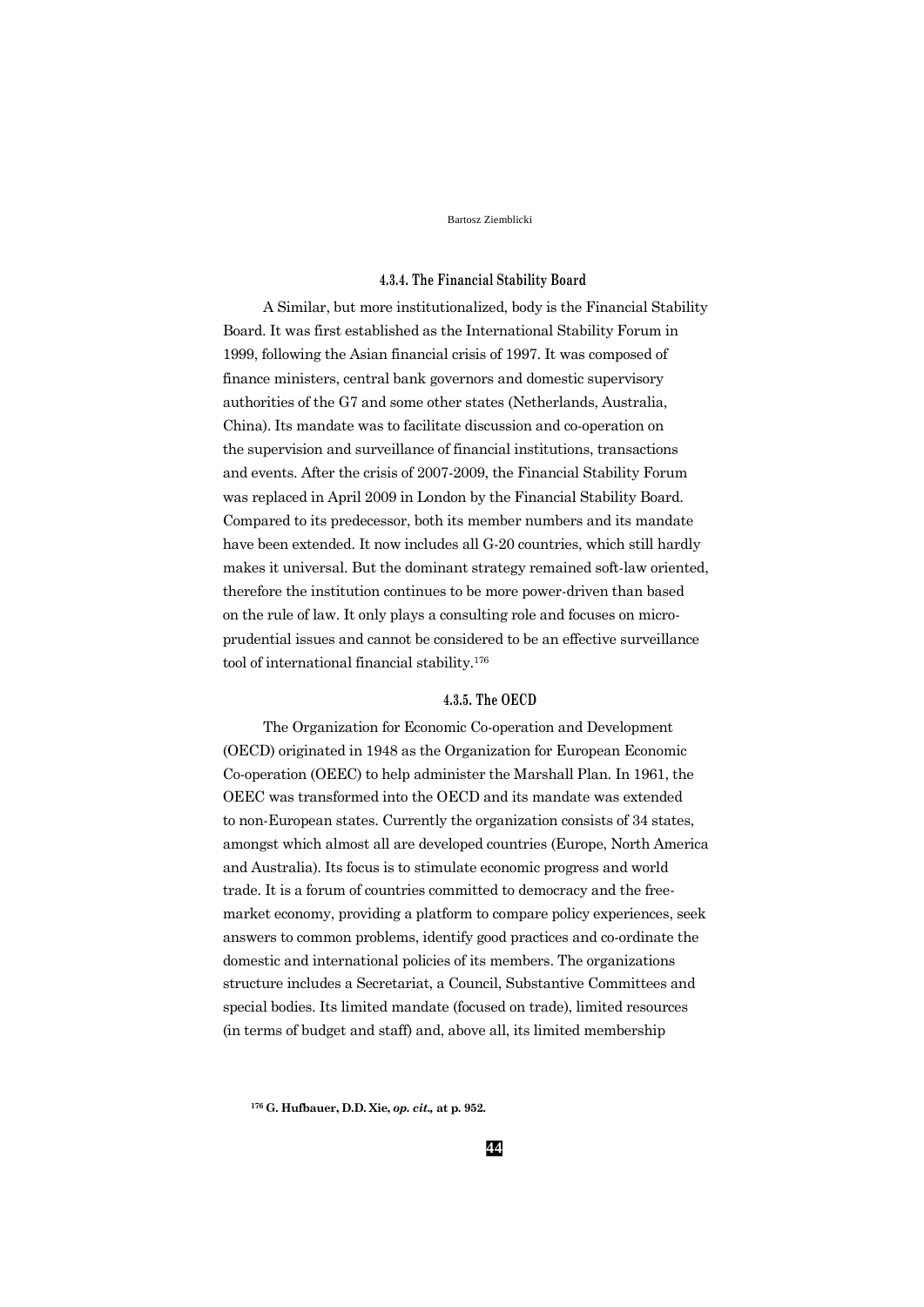are the primary reasons why it is not considered to be a candidate for international financial supervisor.

### **4.3.6. The Joint Forum**

The Joint Forum is an international group bringing together financial regulatory representatives from the banking, insurance and securities sectors. It works under the international bodies for these sectors, the Basel Committee on Banking Supervision (BCBS), the International Organization of Securities Commissions (IOSCO) and the International Association of Insurance Supervisors (IAIS). The group develops guidance and principles, and identifies best practices that are of common interest to all three sectors.

The BCBS provides a forum for regular cooperation on banking supervisory matters. Its objective is to enhance the understanding of key supervisory issues and to improve the quality of banking supervision worldwide. The Committee is further sub-divided, each of which subdivision has specific task forces to work on specific implementation issues: the Standards Implementation Group, the Policy Development Group, the Accounting Task Force and the Basel Consultative Group.<sup>177</sup> The most important achievement of the BCBS in recent years has been the issuing of the *Basel III.* It is a comprehensive set of reform measures, developed to strengthen the regulation, supervision and risk management of the banking sector.<sup>178</sup> It is scheduled to be introduced from 2013 until 2019 (originally 2015).

The IAIS is a voluntary, membership-driven, non-profit organization of insurance supervisors and regulators from all over the world, domiciled in Basel, Switzerland. The mission of the IAIS is to promote global supervision of the insurance industry. The IAIS issues global insurance principles, standards and guidance papers, provides training and support on issues related to insurance supervision, and organizes meetings and seminars for insurance supervisors.<sup>179</sup> It is not an international organization and possesses no supervisory powers itself.

**<sup>177</sup> The official website of the BCBS, <http://www.bis.org/bcbs/about.htm> [last accessed on 30.11.2013].**

**<sup>178</sup> H.S. Scott,** *op. cit***, at pp. 768-773.**

**<sup>179</sup> The official website of the IAIS, <http://www.iaisweb.org/About-the-IAIS-28> [last accessed on 30.11.2013].**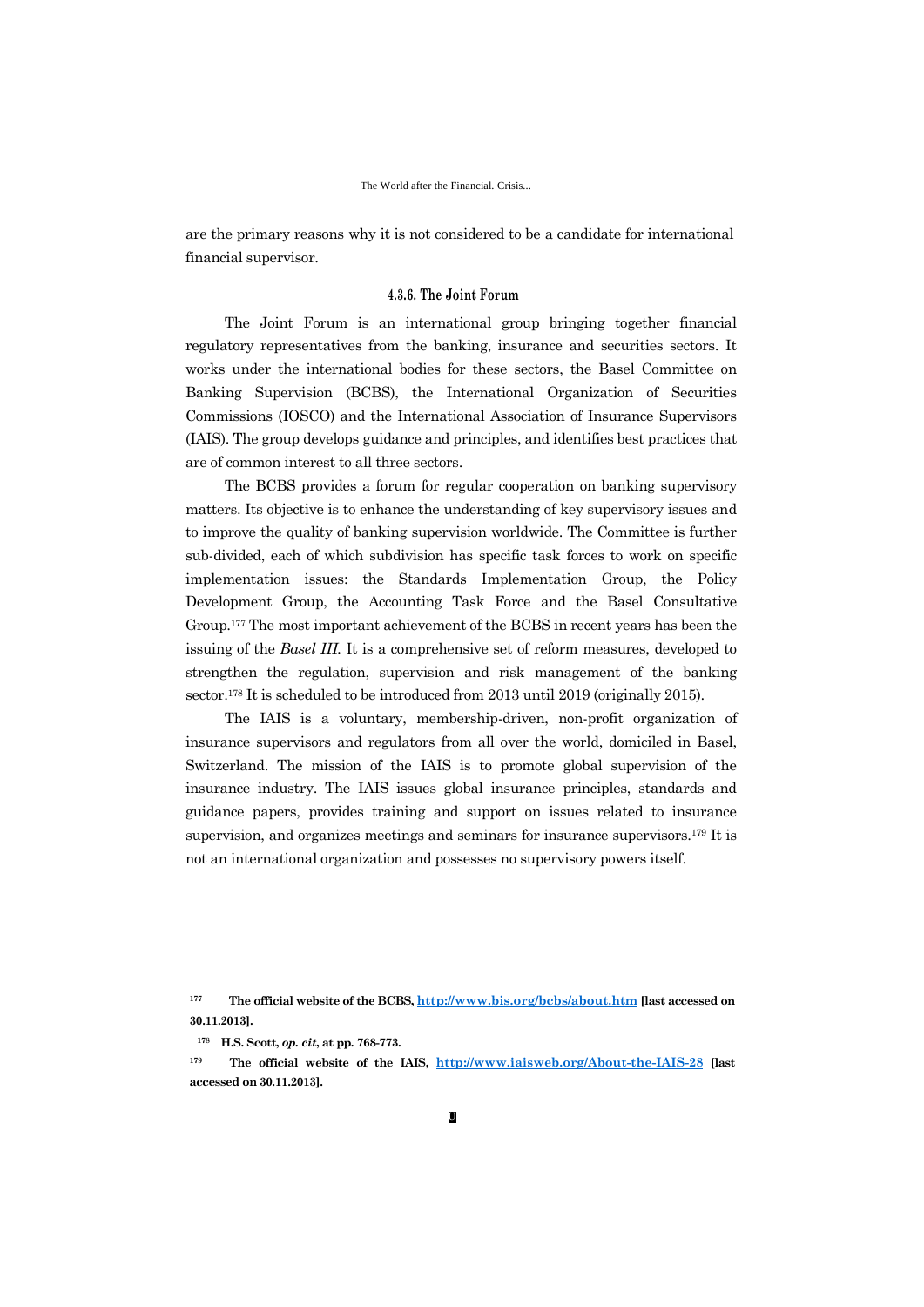The IOSCO is an association of organizations that regulate the worlds securities and futures markets. The organizations role is to assist its members to promote high standards of regulation and to act as a forum within which national regulators cooperate with each other and other international organizations. IOSCO is structured into a number of committees that meet several times per year at different locations around the world and it has a permanent secretariat based in Madrid.<sup>180</sup>

The Joint Forum provides an excellent consultative group and sets important standards for specific financial sectors. It would make a great advisor of an organization supervising international finance. It cannot replace it though, since it has no such mandate, nor the necessary resources.

## **4.3.7. Other Candidates**

Apart from the above mentioned international financial organizations and forums, there are many others: International Accounting Standards Board (IASB), International Federation of Accountants (IFAC), Committee on Payments and Settlements Systems (CPSS), Financial Action Task Force, International Accounting Standards Committee (IASC), International Corporate Governance Network (ICGN), International Organization of Supreme Audit Institutions (INTOSAI), International Competition Network. But those organizations are either exclusive clubs for the wealthy states or universal organizations, but still administered mostly by wealthy states, lacking transparency, accountability and equal representation.<sup>181</sup> They merely set voluntary professional standards, do not enact laws, have no enforcement mechanisms, have small staff and very limited resources. They could be useful as advisors, but are unable to take on supervisory task itself.

## **Conclusions**

The world crisis of 2007-2009 proved, once and for all, that states working separately can neither prevent nor fight financial turmoil.

**<sup>180</sup> The official website of the IOSCO, <http://www.iosco.org/about/pdf/IOSCO-Fact->Sheet.pdf [last accessed on 30.11.2013].**

**<sup>181</sup> Ch. Brummer,** *op. cit.,* **at p. 642.**